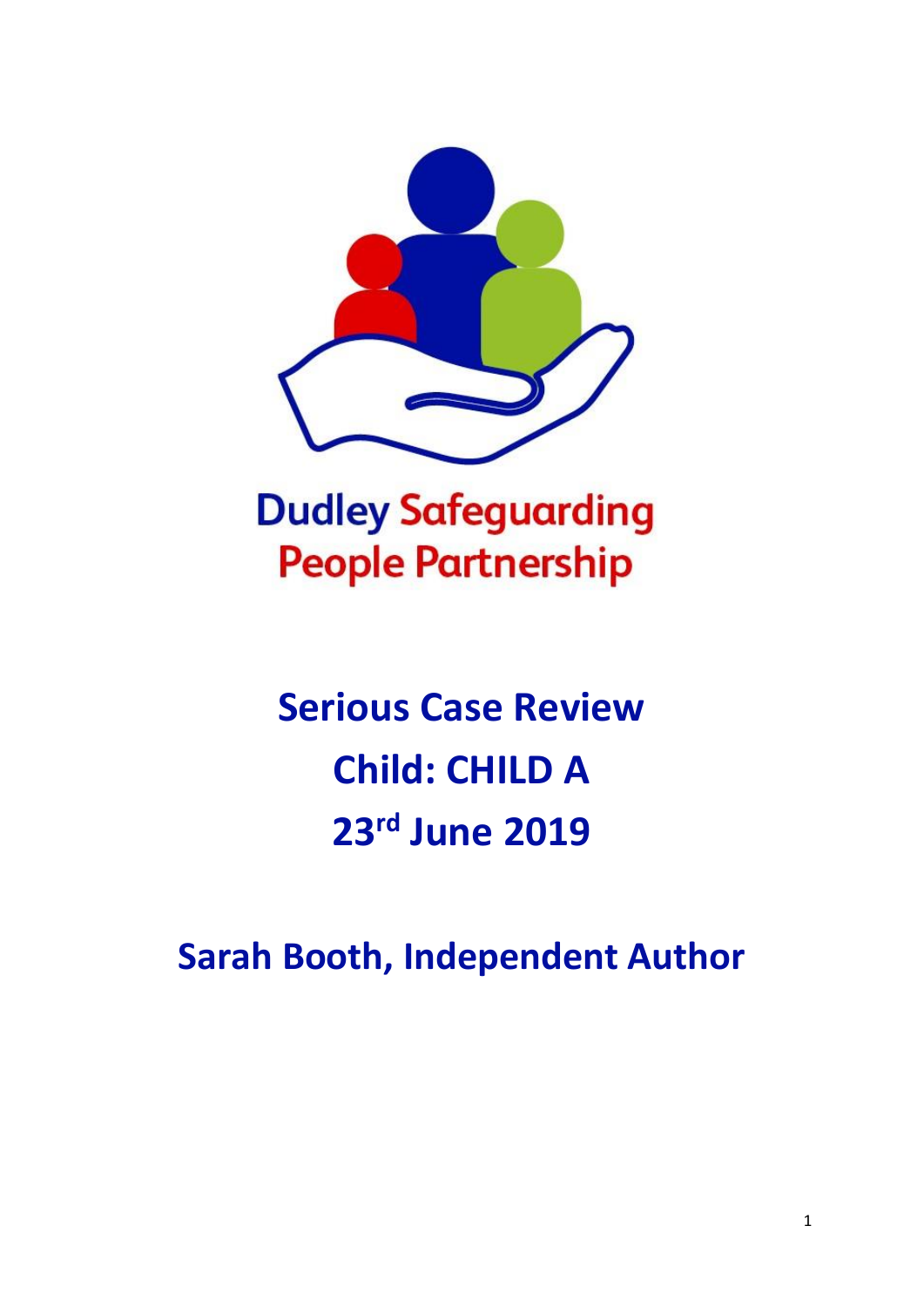#### **CONTENTS:** PAGE

| 1. Framework of the Review  | $\overline{\mathbf{3}}$ |
|-----------------------------|-------------------------|
| 2. Process for the Review   | $\overline{\mathbf{4}}$ |
| 3. Scoping Period           | $\overline{\mathbf{4}}$ |
| 4. Background to the Review | ${\bf 5}$               |
| 5. Summary of facts         | $\boldsymbol{6}$        |
| 6. Analysis                 | 12                      |
| 7. Conclusions              | 24                      |
| 8. Recommendations          | 27                      |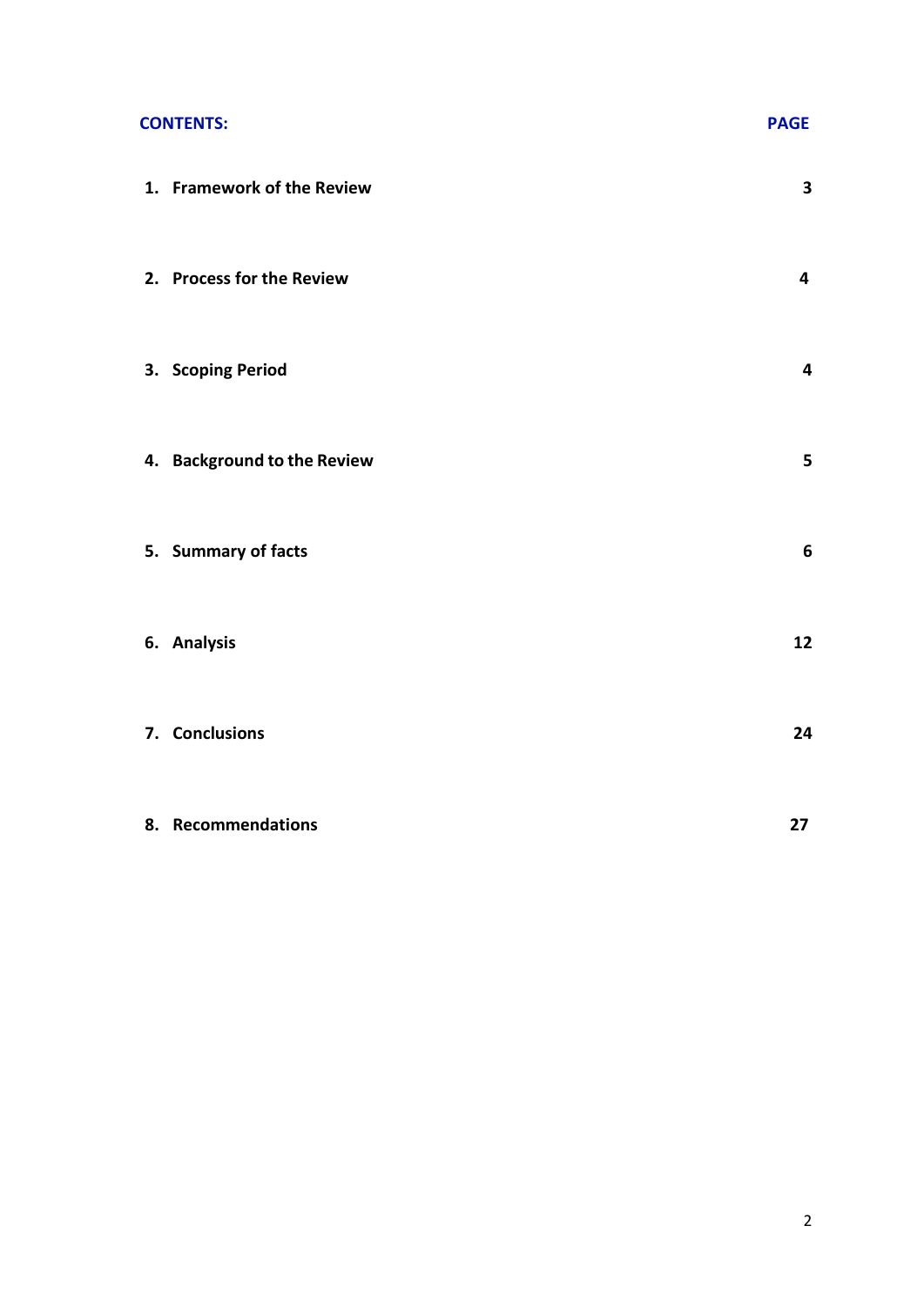# 1. Framework of the review

1.1 Working Together to Safeguard Children 2018 contains the statutory guidance for undertaking Child Safeguarding Practice Reviews (CSPRs) when a serious child safeguarding case has been reported. These are cases in which:

- abuse or neglect of a child is known or suspected and
- the child has died or been seriously harmed

1.2 Meeting the criteria does not mean that safeguarding partners must automatically carry out a local child safeguarding practice review. It is for them to determine whether a review is appropriate, taking into account that the overall purpose of a review is to identify improvements to practice. CSPRs have replaced Serious Cases Reviews, Working Together 2015.

1.3 Issues might appear to be the same in some child safeguarding cases, but reasons for actions and behaviours may be different, and so there may be different learning to be gained from similar cases. Decisions on whether to undertake reviews should be made transparently and the rationale communicated appropriately, including to families.

1.4 Some cases may not meet the definition of a serious child safeguarding case, but nevertheless raise issues of importance to the local area. They might, for example, include cases where there has been good practice, poor practice or where there have been 'near miss' events. Safeguarding partners may choose to undertake a local child safeguarding practice review in these or other circumstances.

In this case, the Joint Agency Meeting (JAR), which is a multi-agency meeting which takes place immediately after a child dies or is seriously harmed, concluded that the circumstances of the case should be referred to the Serious Case Review (SCR) panel. Scoping work was undertaken, which was presented to the panel. The panel determined that the threshold was met for a SCR to be undertaken. The Independent Chair of the Local Safeguarding Children Board agreed with the decision of the panel.

1.5 The decision of the Independent Chair was presented to the National Panel, who agreed that the case fulfilled the criteria for a SCR as laid out in Working Together 2015 and, as the borough were in transition to the new arrangements and still working under the 2015 arrangements, a SCR has been undertaken.

1.6 From the scoping information there were emerging concerns about how the agencies had shared information and worked together to ensure that Child A's parents were adequately supported in being equipped to care for Child A. Child A's mother is a care leaver and had disclosed that she was concerned about her cannabis usage. His father was also known to use cannabis. His mother moved from Sandwell Borough to reside independently in Dudley Borough whilst she was pregnant. A referral made by Sandwell Children's Trust (SCT) to Dudley Childrens Social Care (DCSC) was sent to an e mail account which was no longer in use, and therefore the e mail was not viewed. There were concerns that both parents were using cannabis whilst they visited Child A on the neo natal unit (NNU). They were also observed to be co-sleeping with Child A when they spent a night in the neo natal flat prior to his discharge.

These concerns did not appear to have been shared by agencies, and formed the basis of the requirement to carry out a SCR.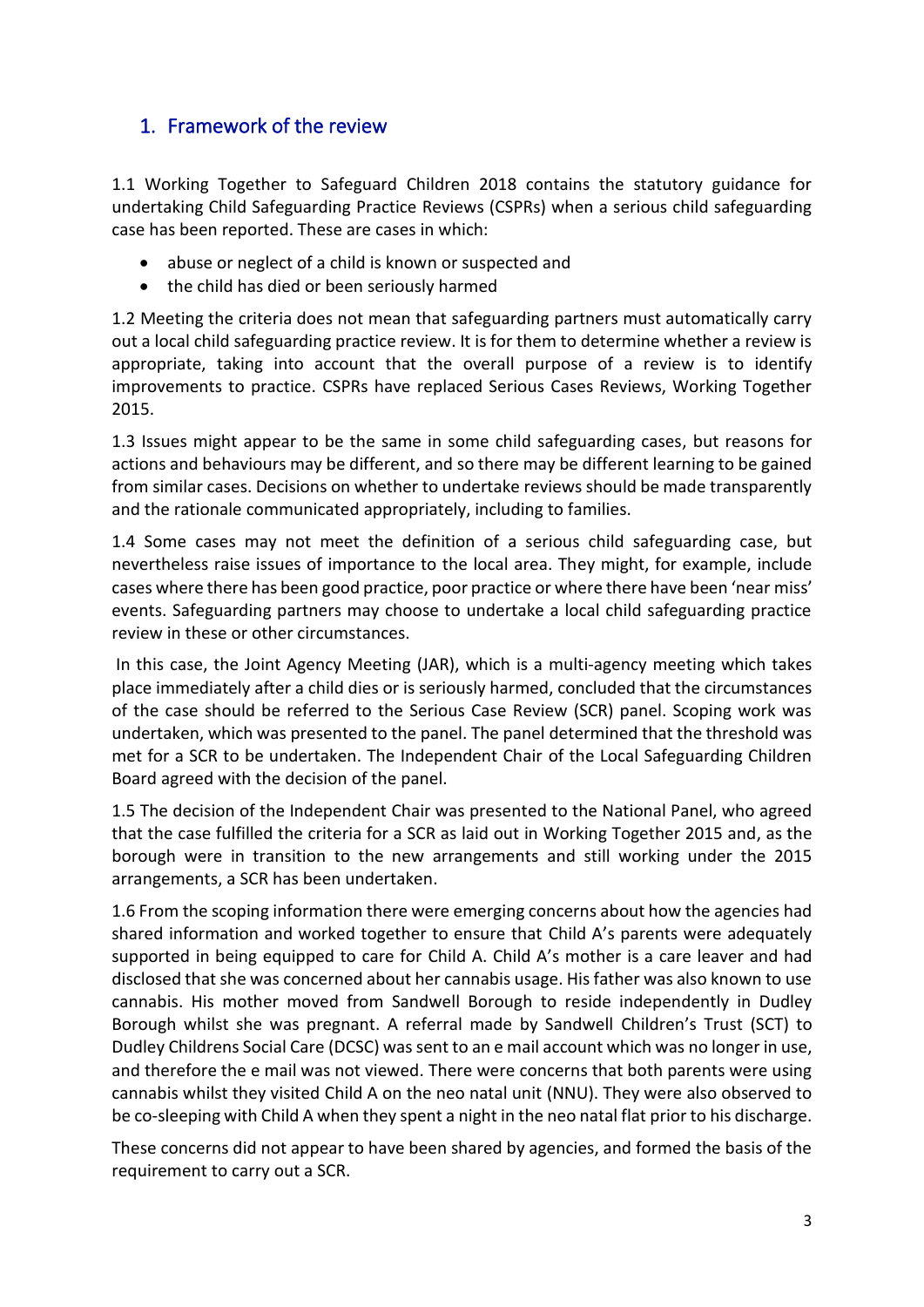# 2. Process for the case review

2.1 The independent author met with the Safeguarding Board representatives and agreed the terms of reference (Appendix C), the agencies involved and the scoping period.

## 2.2 **Agencies involved and reports and chronologies required**

Four agencies have been identified as having contact with Child A's mother and her family during the period of the review –

Dudley Clinical Commissioning Group (CCG) – GP services

Dudley Group NHS Foundation Trust (DGNHSFT) – midwifery and neonatal

Sandwell Childrens Trust and Care Leavers Team (SCT) – supporting young adults leaving care.

Sandwell and West Birmingham NHS Trust (SWBNHST)– providing antenatal care

Individual Management Reports (IMR) were requested from each of the above agencies. Details of agency contacts were also requested and used to populate a chronolatry document. These documents, together with the information shared at the JAR and the additional scoping information collated for the SCR panel, have been utilised to compile this report.

2.3 An author's briefing event was convened, where the four IMR authors presented their agencies respective reports, which were subject of discussion and clarification.

2.4 The parents were made aware that the SCR was taking place, and were invited to meet with the independent author. They did not respond to the invitation. It would have been useful to have had this opportunity to gain an insight of the family and their experiences of the agencies involved.

# 3. Scoping period

3.1 The scoping period commences in October 2016, which is the period when the mother of Child A would have become a care leaver. This period is necessary in order to understand the support which was provided to her and whether it considered what additional support was required when the pregnancy was reported. It covers the antenatal period and the period which Child A spent on the NNU, in order to identify what support and advice his parents received, and whether this was appropriate and sufficient.

3.2 The scoping period concludes on 23rd June 2019, the day Child A died.

# 4. Background to the Case Review

4.1 The persons subject of the SCR are listed below. Their names have been changed in order to ensure anonymity is maintained as far as possible.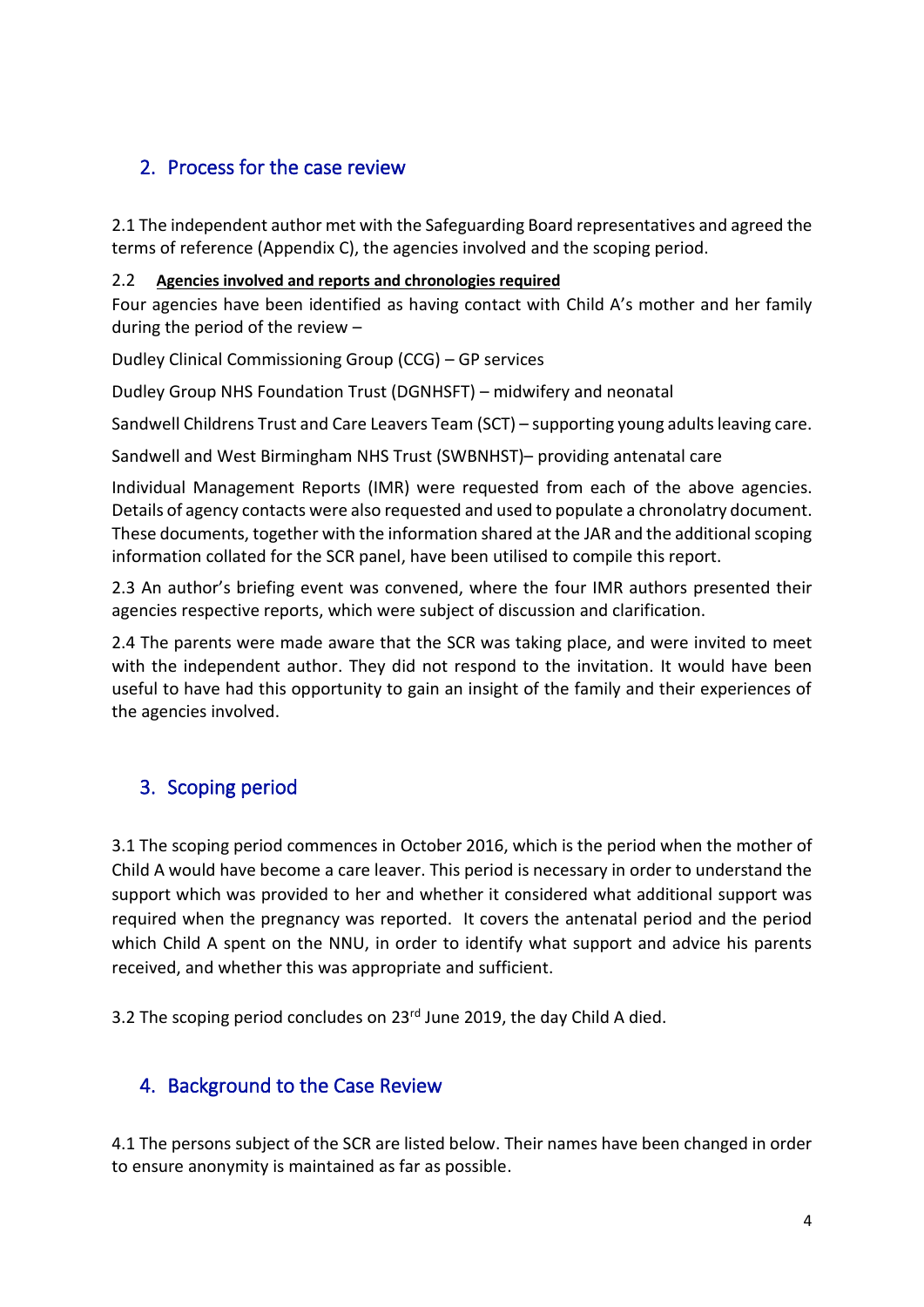## **Child A – aged under 3 months Mother of child A - Mother, aged between 18 - 25 years Father of child A - Father, aged between 18 - 25 years**

4.2 Child A lived with his mother and fatherin a one bedroomed flat. He was born prematurely and spent some time on the NNU prior to being discharged home on Friday 21<sup>st</sup> June 2019. He died in the early hours of 23<sup>rd</sup> June 2019. There was another male sleeping on the second sofa in the premises at the time of Child A's death. He has been identified as a friend of Child A's parents. The home address of Child A and his family was visited on the day he died by the Police and the lead nurse for child death. Concern was jointly noted in respect of aspects of the home environment.

4.3 At the JAR meeting, a number of concerns were raised<sup>1</sup>;

- Father of child A had attended the NNU smelling of cannabis. His health records indicated that he has been using cannabis since the age of 15.
- It was known that Mother of child A was a cannabis user, and there appeared to be evidence that she was also using cannabis whilst pregnant. Dudley midwives were unaware of the fact as the case was not formally transferred from SWBNHST maternity care. Mother of child A had also smelt of cannabis whilst on the NNU unit.
- Whilst staying in the NNU flat, mother and father were observed to share a bed with Child A and were reminded of the dangers of co-sleeping.
- Mother was a care leaver and was open to the Sandwell leaving care team. She had recently moved from supported accommodation in Sandwell Borough to live independently in Dudley Borough. Her leaving care Placement Advisor (PA) made a referral to Dudley Childrens' Social Care (DCSC), by way of an electronic Multi Agency Referral Form (MARF) in March 2019, reporting that Mother of child A's brother was staying in the property. It was reported that he was possibly dealing drugs. A check on DCSC IT system revealed no evidence of the MARF being reviewed.
- Information regarding Father of child A's cannabis use was not shared with the Specialist Midwives at DGNHSFT, however they were aware that mother had missed her first antenatal appointment at the hospital. As there were no other identified concerns, this was not followed up.
- When Community Midwives are aware of current or historic safeguarding concerns (for example, that mother was a care leaver, or there is a history of maternal mental health issues) a cause for concern form is normally completed and forwarded to the receiving midwife when a mother moves across a borough boundary. This does not appear to have been completed when the Mother of child A moved from Sandwell borough to Dudley borough.
- It did not appear that a referral to the Family Nurse Partnership (FNP) had been considered once the mother moved to Dudley, and there was no antenatal home visit carried out by a health visitor (HV) as Child A was born prematurely.
- There was a history of mental health issues for both the Mother of child A and the Father of child A.

<sup>&</sup>lt;sup>1</sup> CCG agency feedback report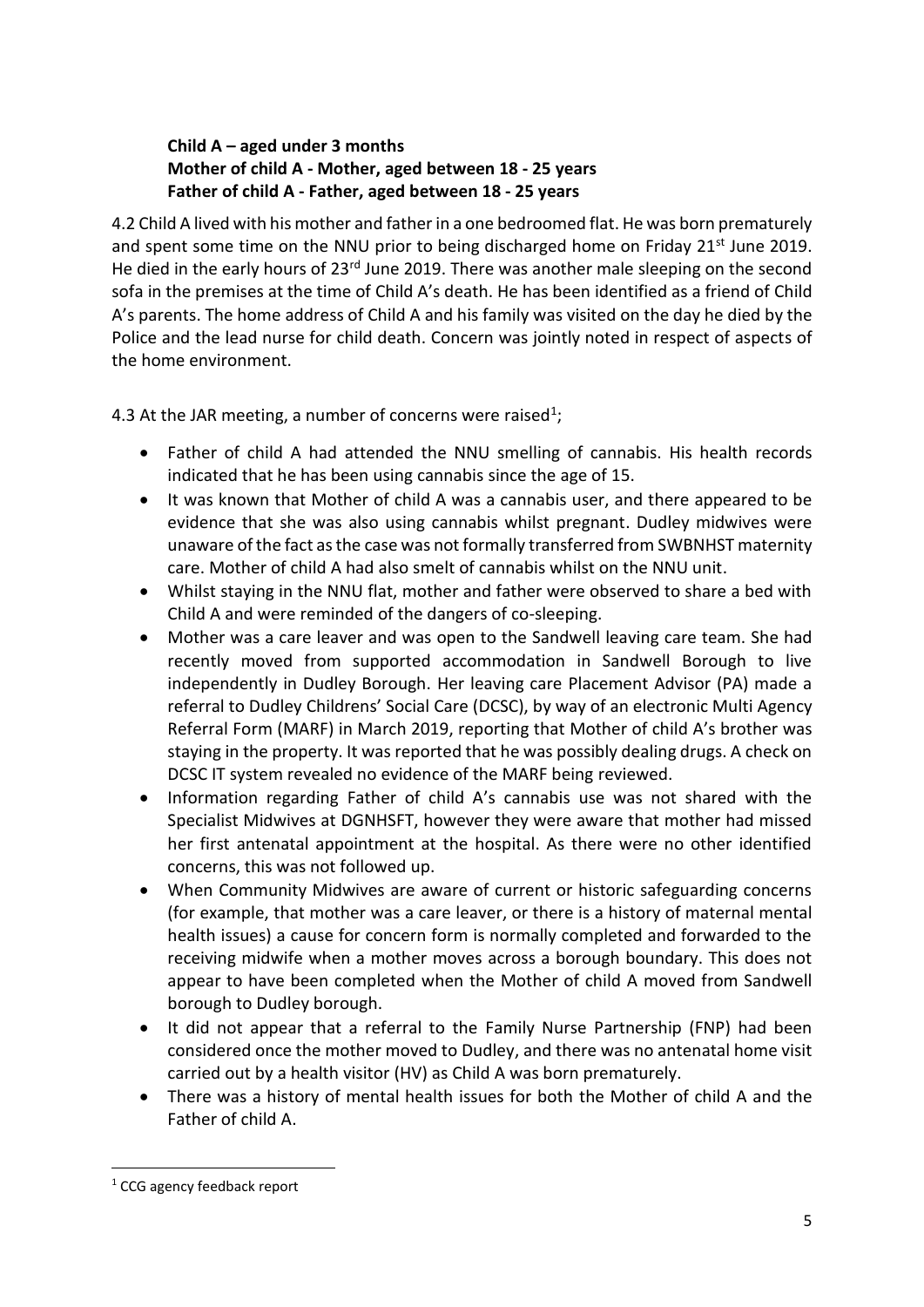- There did not appear to have been any communication between SCT and the Dudley Community Midwives (CMW) despite the Mother of child A having a leaving care PA, who had visited her at her new address antenatally.
- The Dudley CMW was asked to conduct a home visit by the NNU staff prior to Child A's discharge from hospital to check home conditions. It is recorded that no concerns were identified, despite the documented concerns following the home visit on 23<sup>rd</sup> June 2019.
- Following the death of Child A, it was evident that the Father of child A had been cosleeping with Child A. He was discovered by the Mother of child A, between Father of child A and the side of the sofa<sup>2</sup>.
- At the point Child A died there had been an unknown male adult staying at the address whom professionals were not aware of.

4.4 From the information gathered, it was identified that the Mother of child A was a care leaver and was being supported by Sandwell Care Leavers Team. She had reported her pregnancy at the end of November 2018 and had received antenatal care from SWBNHST. There are reports of concerns that her relationship with the Father of child A was controlling. Her cannabis usage was known and she had self-reported concerns in respect of it. In February 2019 she had moved to an independent address, and her antenatal care was transferred to DGNHST.

4.5 Prior to his discharge, Child A had been cared for on the NNU at Russells Hall Hospital. Cannabis usage by both parents was reported, and there were concerns in respect of the frequency and regularity of their visits to Child A.

4.6 In light of the above, a referral was made to SCR panel on 1<sup>st</sup> July 2019. The SCR panel recommended that a SCR be undertaken, which was subsequently supported by the Independent Chair for the Dudley Local Safeguarding Children Board (LSCB) and the National Review Panel.

# 5. Summary of Facts

5.1 Child A was found unconscious on the sofa at home on the morning of 23rd June 2019 by the Mother of child A. The Father of child A was also asleep on the sofa. They called Father of child A's parents, who informed the West Midlands Ambulance Service, and an ambulance attended at 0820hrs. Child A was taken to Russells Hall Hospital, however at 0900 hrs it was confirmed that Child A had died.

5.2 When the parents of Child A were spoken to by the Police and the Paediatrician, as part of the multi-agency Sudden Unexplained Death of an Infant (SUDI) protocol<sup>3</sup>, they said that the Mother of child A had bottle fed him at around 2330hrs on 22<sup>nd</sup> June 2019. She changed his nappy, and then handed him to the Father of child A in order that she could sleep. Father of child A stated that he rocked Child A in his arms, and then placed him in his moses basket,

<sup>2</sup> SUDI report – Dr CT

<sup>&</sup>lt;sup>3</sup> SUDI report 3<sup>rd</sup> July 2019 Dr CT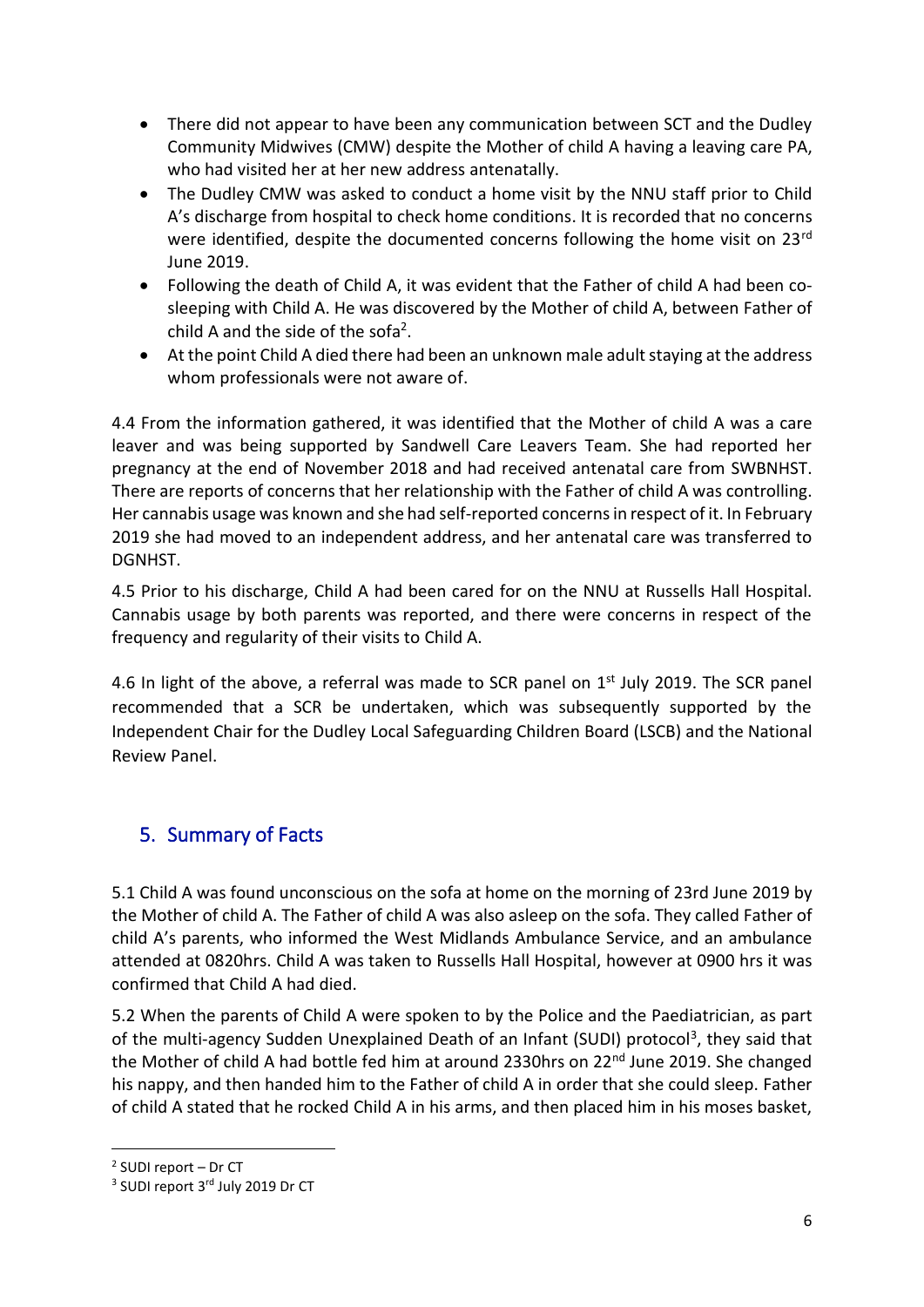where he fell asleep. At around 0130hrs on 23<sup>rd</sup> June 2019, Child A woke up. He was crying and not settling. Father of child A tried to comfort him for about an hour and then put him back in his moses basket, however Child A did not go back to sleep. Father of child A took him downstairs and continued rocking him in his arms. He did not settle, so Father of child A sat down on the sofa. He put Child A on his chest, with Child A's chest against his chest. He then fell asleep. When the Mother of child A came downstairs at approximately 0800hrs she found the Father of child A asleep on the sofa, however Child A had slipped down the side of the sofa, between the Father of child A and the side of the sofa.

5.3 A post mortem has been completed and the cause of death is inconclusive.

5.4 West Midlands Police have investigated the circumstances leading to the death of Child A, and the role of the parents. Neither parent has been charged or cautioned for any offences and the investigation has now concluded.

5.5 The following periods have been identified as being significant in respect of professional involvement with the family, and references made have been drawn from the agencies IMR's and from the author's briefing event.

- October 2016 October 2018, which is the period that the Mother of child A was a care leaver and commenced the relationship with the Father of child A.
- November 2018 April 2019, which is the period of the Mother of child A reporting her pregnancy and moving to reside in independent accommodation in Dudley.
- April 2019 May 2019, which is the period of antenatal care provided by DGNHST and Mother of child A residing independently.
- May 2019 June 23<sup>rd</sup> 2019, which is the period Child A was cared for on the NNU, and arrangements being made for him to be discharged home with his parents, up to the day he died.

# **5.6 October 2016 to November 2018**

5.6.1 The IMR provided by SCT reports that the Mother of child A became a Care Leaver on  $31<sup>st</sup>$  October 2016. She had been a Looked After Child (LAC) from a very young age and had lived with a family member, who was approved as a Kinship Foster Carer. A Kinship Foster Carer is when a friend or family member becomes an official foster carer for a child. The Care Leavers (England) Regulations 2010<sup>4</sup> provide a detailed definition of a care leaver, and also directs that the relevant local authority where the child was in care have an ongoing responsibility to provide a pathway of support until they attain the age of 25.

5.6.2 There was evidence of emerging difficulties in the placement with the family member, resulting in a placement breakdown in January 2018. Mother of child A moved into supported living accommodation on the 9th February 2018, having spent a month residing with another family member and a friend. In May 2018 Mother of child A's placement staff reported that she had cannabis in her room. A meeting was held between Mother of child A, her PA and the placement to discuss the concerns and expectations moving forward. However, it is

<sup>4</sup> The Care Leavers (England) Regulations 2010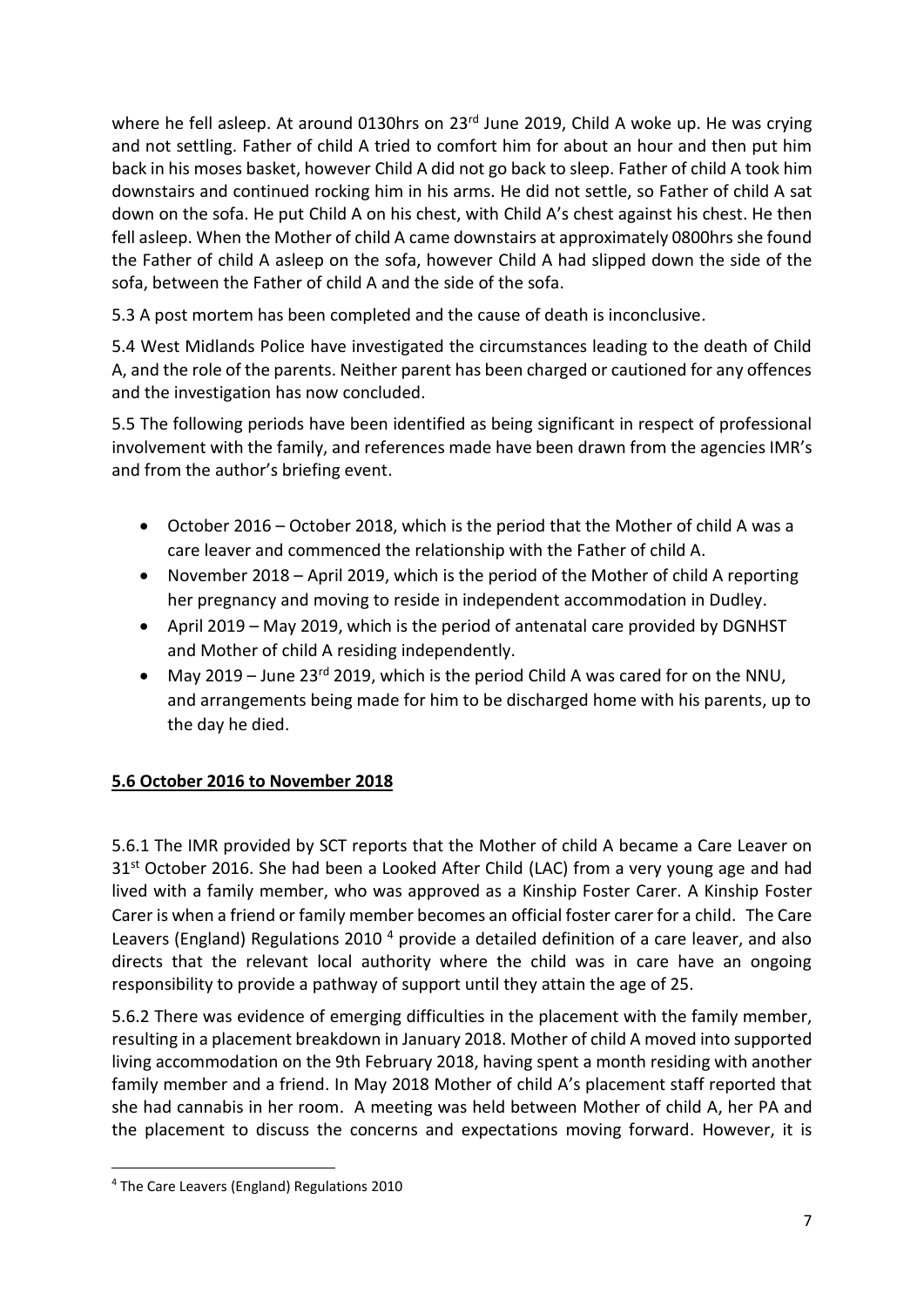reported in the SCT IMR that the Mother of child A was not receptive to the concerns. The report outlines that in July 2018 she applied to live at an address in Dudley with the Father of child A. Following this application, staff at the placement recorded concerns that the Father of child A was displaying coercive and controlling behaviour towards her, and that it was believed that both were misusing drugs. A further meeting was held, however the Mother of child A maintained that the reports were inaccurate. In October 2018 the IMR states that staff at the placement reported that she was in a controlling relationship with the Father of child A, and heavily reliant on cannabis. A further meeting was held to discuss the concerns, which she continued to deny. The review has confirmed that the Mother of child A was in breach of the tenancy agreement due to the fact that the Father of child A was staying at the premises. This was interpreted as controlling behaviour by the Father of child A. There has been no further information to suggest that the relationship is coercive or controlling.

5.6.3 The IMR provided by the CCG states that the Father of child A's medical notes state that he reported feeling low and stressed due to issues with a partner, loss of his job, death of family members and debt problems during 2017. He was referred for a mental health primary care gateway assessment, where it was identified that the risks to his mental health could be unpredictable and could escalate when he is under the influence of cannabis. He was advised to self-refer to a substance misuse service, but there is no evidence that he took any action in respect of this advice.

## **5.7 November 2018 to April 2019**

5.7.1 On 29th November 2018 Mother of child A disclosed she was pregnant to her PA. According to her medical records and the CCG IMR, she reported this to her GP on 15<sup>th</sup> December 2018, when she was 9 weeks gestation.

5.7.2 The IMR report provided by Sandwell and West Birmingham Trust (SWBNHST) indicates that on 22<sup>nd</sup> January 2019 a maternity referral was received with regard to the pregnancy. A booking appointment was made for 28th January 2019. At this point she was 16 weeks and 2 days pregnant. She disclosed at this appointment that she had been a looked after child, but did not disclose the details of this. However, she did give consent for the Sandwell community midwife (CMW) 1 to contact her PA. There were no other concerns noted at this appointment, however she was referred for consultant led care due to a complex history, noted as known to social services, a smoker and a history of self-harm. There is no mention of consideration being given to referring Mother of child A to the Best Start programme<sup>5</sup>. The Sandwell CMW1 contacted the PA requesting information in respect of Mother of child A on the same day.

 $<sup>5</sup>$  The Best Start Programme helps women who are pregnant with their physical and emotional health, as well</sup> as those in their first year of motherhood. They receive practical tips on their parenting skills, and advice on how to strengthen relationships with close family and friends, including their baby, which in turn ensures that their child will achieve their full potential. Women taking part will be offered six home visits in the antenatal period and 12 home visits from birth to one year. In certain circumstances the Best Start Programme can continue until the child's second birthday.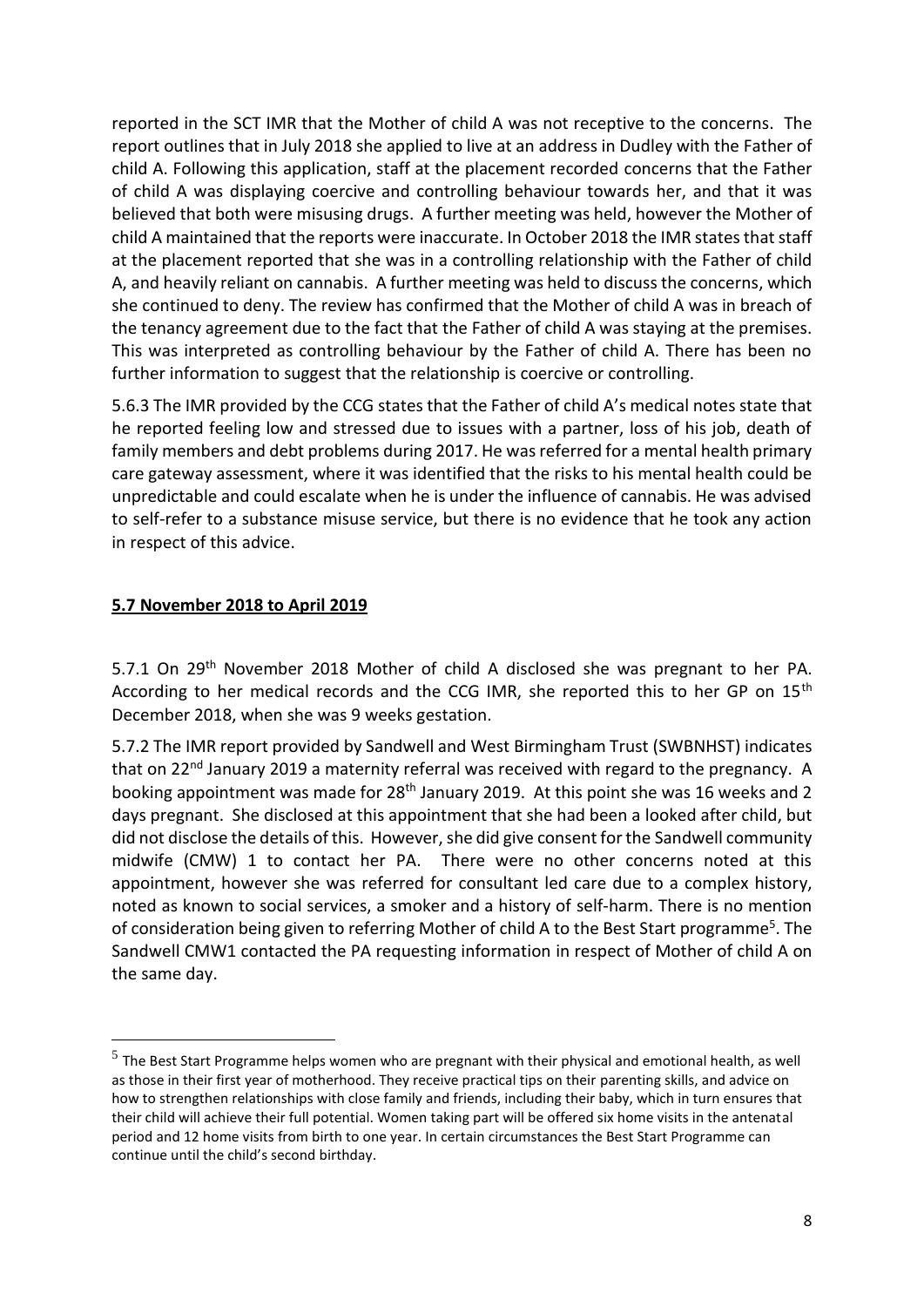5.7.3 On 31<sup>st</sup> January 2019 it is recorded within SCT records that the Mother of child A informed her placement worker that her brother intended to live with her, and that he was involved with drugs. A Multi Agency Referral Form (MARF) was considered, but not submitted. This was not completed until 29<sup>th</sup> March 2019. On 6<sup>th</sup> February 2019 a dating scan was carried out and a health in pregnancy discussion took place. The estimated due date was ascertained to be  $13<sup>th</sup>$  July 2019.

5.7.4 The SWBNHST IMR states that on 11<sup>th</sup> February 2019 Sandwell CMW1 and the PA had a telephone conversation. The PA confirmed that the Mother of child A was living in supported accommodation due to a breakdown in the relationship with her foster carer. Concerns had been raised by placement staff regarding the Father of child A being controlling and that Mother of child A smoked cannabis. However, the Mother of child A was receiving support from the workers within her supported accommodation to assist her in ceasing her cannabis use. Mother of child A had stated that she wished to move to Dudley to be nearer her family. The PA reported that she did not have any safeguarding concerns at this point, but that she was going to discuss with her manager to see if a single agency assessment was required. It was agreed that the PA would share any future information with CMW1. Mother of child A failed to attend a clinic appointment, and it was rearranged for 25<sup>th</sup> February 2019 to coincide with a foetal anomaly scan. On the  $12<sup>th</sup>$  February 2019, Mother of child A was seen by Sandwell CMW2 for an antenatal follow up. Mother of child A was 18 weeks and 3 days pregnant and it is recorded that no concerns were noted<sup>6</sup>. However, she was not asked about domestic abuse or her cannabis use.

5.7.5 On the 21th February 2019 Sandwell CMW1 and the PA had a telephone conversation. The PA reported that she had been to see the Mother of child A and that she had no concerns. Mother of child A had stated that she had cut down on her cannabis use and that her brother might be moving in with her as he was being evicted on  $07<sup>th</sup>$  March 2019. It is recorded on the SCT IMR that the PA informed her that if this was to happen then she would be putting her unborn child at risk, as she had said that he was involved with drug dealing, and that a referral would need to be made to Children's' Social Care. She was waiting for the keys to a new property, and the PA was visiting her every other week. The Pathway plan which was completed by the PA states that it was felt that she would benefit from a parenting course, and that this would be discussed with her and she would be supported to attend.

5.7.6 The chronology indicates that the Mother of child A had a routine anomaly scan and antenatal clinic at Russells Hall Hospital on 25<sup>th</sup> February 2019. It is recorded that she had been a looked after child and had a history of self-harm. However, a referral was not made to the Specialist Midwife for Vulnerable women despite the criteria being met. The scan was incomplete and she was booked for a further viewing.

5.7.7 The Mother of child A moved into her flat on a full-time basis with Father of child A from  $28<sup>th</sup>$  February 2019 and, despite stating that her brother would not be moving in, she advised her PA on 21<sup>st</sup> March 2019 that he had moved in on a temporary basis.

5.7.8 The Mother of child A reported abdominal pain on 14<sup>th</sup> March 2019, and was prescribed antibiotics for a urine infection.

<sup>6</sup> SWBH trust electronic records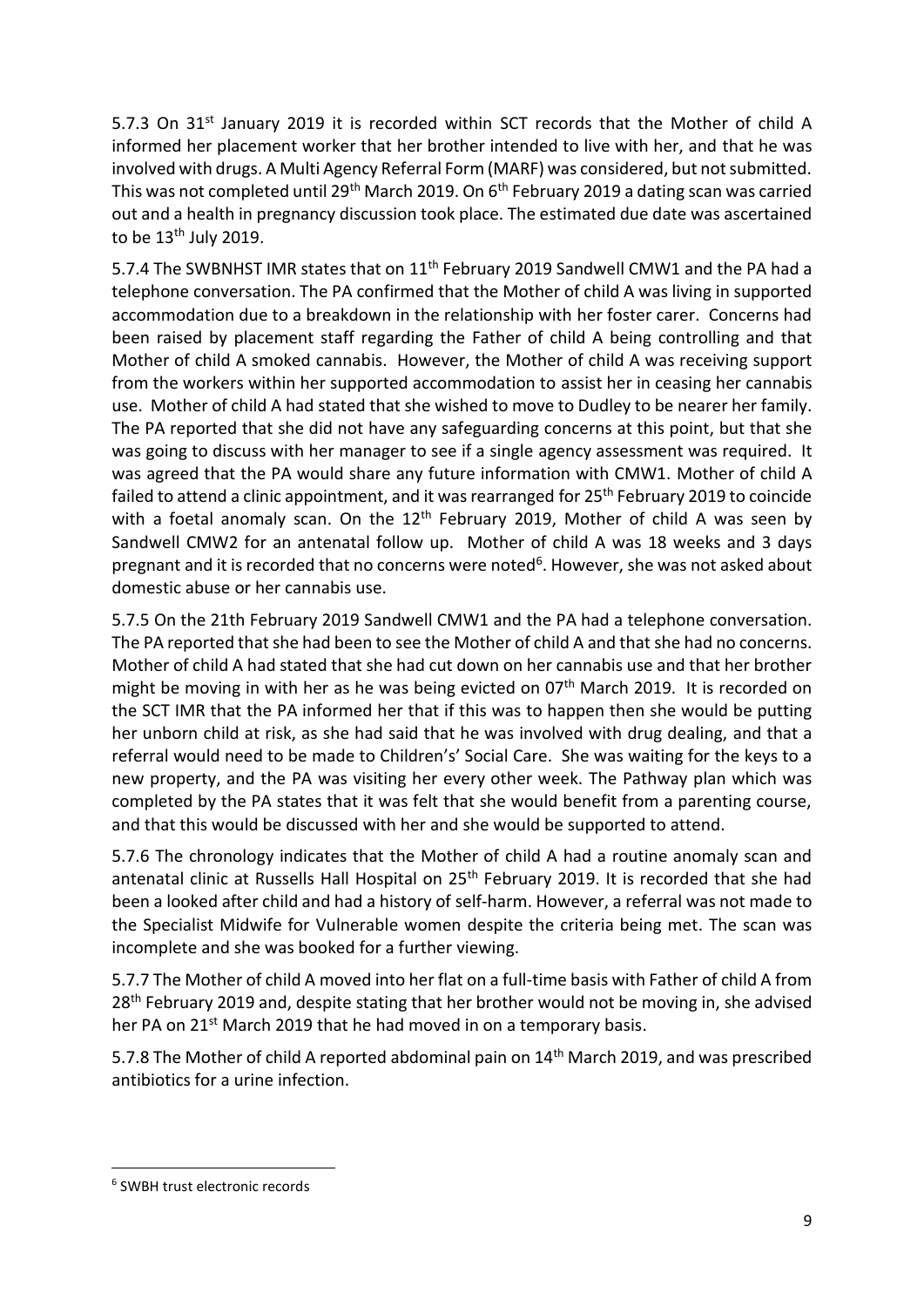5.7.9 The PA and the PA Team Manager completed a MARF in respect of the risk posed to the unborn child by the Mother of Child's A brother moving in with her on 29<sup>th</sup> March 2019. It was forwarded to an e mail address which was not in use, and therefore it was not reviewed.

## **5.8 April 2019 to May 2019**

5.8.1 On 1<sup>st</sup> April 2019 the Mother of child A was seen by Dudley CMW1 at her new GP practice in Dudley. It is reported in the SWBNHST IMR that she did not attend her scheduled antenatal appointment on 2nd April 2019 with SWBNHST. However, it was shared by the GP practice that she had moved address to Dudley. Therefore, another appointment was made by Sandwell CMW3 to see her in one weeks' time for routine care. On the 04<sup>th</sup> April 2019 a clinical note was recorded by Sandwell CMW2 that, following her change of address, Mother of child A had transferred her care to a medical centre in Dudley borough. A new midwife had been appointed and Mother of child A reported that she had been seen by her and another follow up appointment was also in place. CMW2 called the new midwife to update her with Mother of child A's history; however, there was no answer. Details of the new midwife were shared by CMW2 with the PA.

5.8.2 On 5<sup>th</sup> April 2019 the DGNHSFT IMR reports that the Mother of child A started receiving antenatal care upon her move to Dudley borough. She received Consultant Obstetric led antenatal care due to her social vulnerabilities (she had been a looked after child) and medical history, which included smoking and a history of self-harm. On 29<sup>th</sup> April 2019 she attended antenatal clinic, at 29 weeks gestation, and the growth scan evidenced severe Inter Uterine Growth Restriction (IUGR), necessitating increased monitoring of the pregnancy. A plan of care was formulated to include more frequent scans. It is recorded within the records that smoking and the impact of her pregnancy was discussed, however she declined referral to the smoking cessation team. There is no record of consideration being given to referring her to the Family Nurse Partnership<sup>7</sup>, however it is unlikely that she would have been eligible as she was more than 25 weeks pregnant.

## **5.9. May 2019 to June 23rd 2019**

5.9.1 Regular scans commenced, and on  $2<sup>nd</sup>$  May 2019, the Mother of child A reported that she had stopped smoking. However, a scan on 13<sup>th</sup> May 2019 showed that growth of Child A had dropped to well below the 10<sup>th</sup> centile and the Mother of child A was referred to the smoking cessation team. There is no record of her seeking the support of the team. Her pregnancy was closely monitored and the potential for early delivery was discussed.

5.9.2 She was admitted to hospital on 20th May 2019 and Child A was born shortly afterwards at 32 weeks gestation, weighing 1.180kg, by Caesarean section due to severe IUGR (consistent with a mother who had smoked during pregnancy<sup>8</sup>) and maternal Pregnancy Induced

<sup>&</sup>lt;sup>7</sup> The FNP Programme is a strength based, intensive, preventative home visiting programme and is offered to first time teenage parents.

<sup>8</sup> <https://www.ncbi.nlm.nih.gov/pmc/articles/PMC3881126/>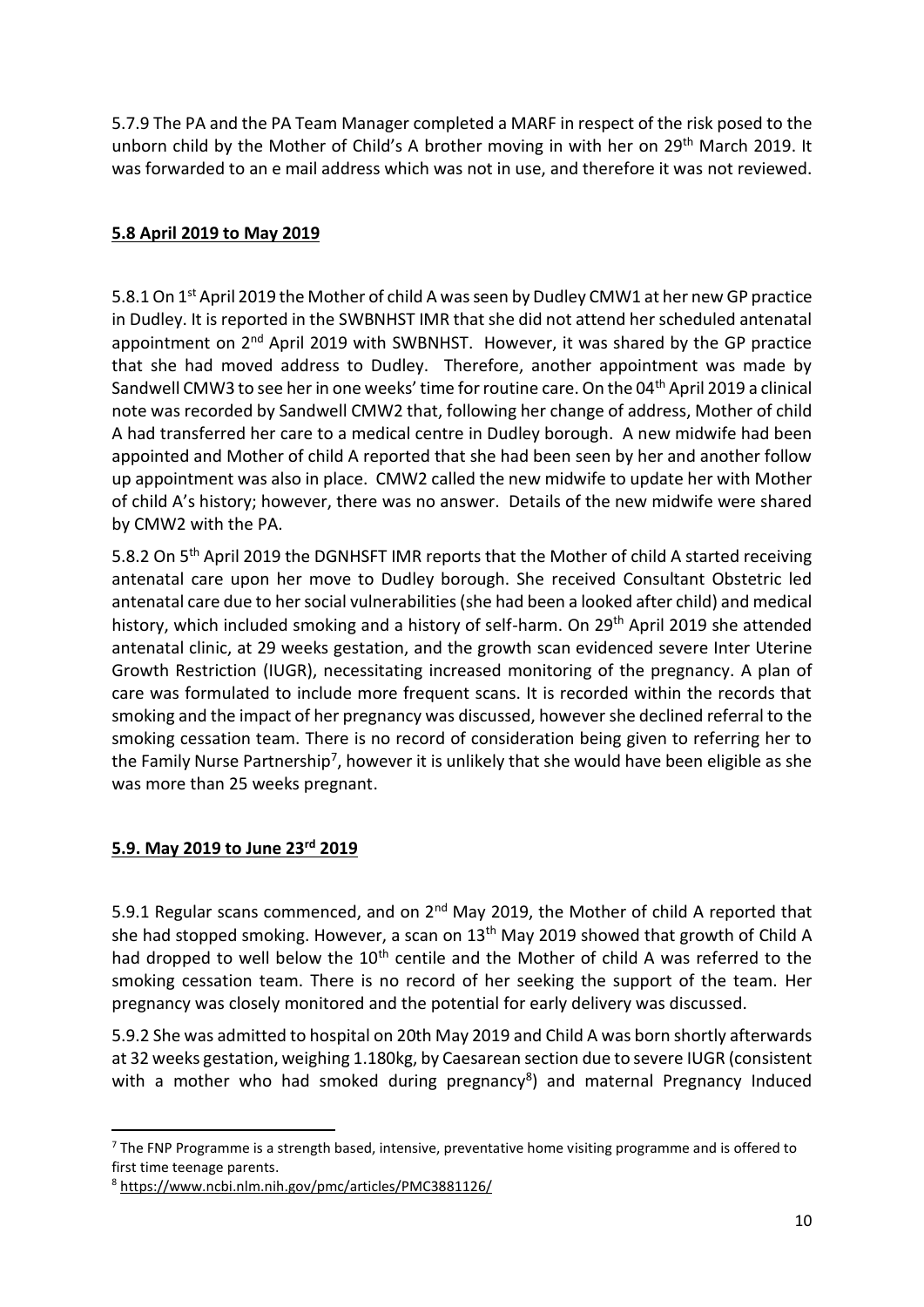Hypertension. He was admitted to the NNU. He had mild breathing difficulties and was treated for sepsis.

5.9.3 Visiting to the NNU was consistent and daily by parents between  $25<sup>th</sup>$  May 2019, following Mother of child A's discharge, and 2<sup>nd</sup> June 2019.

5.9.4 On 2<sup>nd</sup> June 2019 the DGNHSFT IMR and the medical records report that nurses had noted that both parents and a friend had poor personal hygiene and smelt of cannabis smoke on their arrival on the ward. They left to visit the hospital shop and, on their return, there was an obvious smell of cannabis. A referral was made to the neonatal outreach team and the CMW. On 3rd June 2019 records show that a home visit was arranged by Dudley CMW 2 to check the home conditions. A telephone call was also made to the health visitor, and it was established that they did not have any records in respect of Child A. A call was also made to Dudley Children's services and it was identified that the Mother of child A had been a looked after child. The home visit was cancelled by the parents, as they stated that would be visiting Child A on the NNU. However, they did not attend until after 1600hrs. They were spoken to by NNU staff and advised about smoking and the risk to Child A, particularly as he was premature and small. It is recorded that they smelt strongly of cannabis, although it is recorded that there was no smell the following day.

5.9.5 On 5<sup>th</sup> June 2019 the medical records record that staff encouraged the parents to visit more frequently and to be more involved in the care of Child A. The home visit was completed by Dudley CMW 2. The home was described as 'smoky' and cats and a dog were present. However, it was described as safe to discharge a baby home to. Smoking advice was given and a referral to the stop smoking team. On 6th June 2019 the Mother of child A was advised that she needed to increase the frequency of expressing milk if she wanted to continue breast feeding. She was given further encouragement the following day, as only one bottle was brought in. On  $8<sup>th</sup>$  June the parents were advised that they needed to bring supplies of nappies into the unit for Child A, as they had not provided any for two days. They visited daily for the next three days, although a strong smell of cannabis was noted on 11<sup>th</sup> June 2019. They did not visit or contact the unit on  $12<sup>th</sup>$  June 2019 and only visited for 30 minutes on  $13<sup>th</sup>$  June 2019. Between  $14<sup>th</sup>$  June and  $19<sup>th</sup>$  June 2019, they visited Child A every other day, and did not contact the unit by telephone on the days which they did not attend.

5.9.6 They were also spoken to regarding safe sleep and the risks of co-sleeping, as they were observed to have Child A in the bed with them when they stayed overnight in the flat in the unit on 20th June 2019.

5.9.7 At 1500hrs on 21st June 2019, at 36 weeks gestational age, Child A was discharged home with his parents. It is documented within the medical notes that that they were advised regarding the risks of smoking, provided with safe sleeping advice, and the Mother of child A was also given a practical demonstration of resuscitation. Arrangements were made for the community midwife to visit over the weekend. He weighed 1.75kg.

5.9.8 On 23rd June 2016 at 0900hrs Child A died.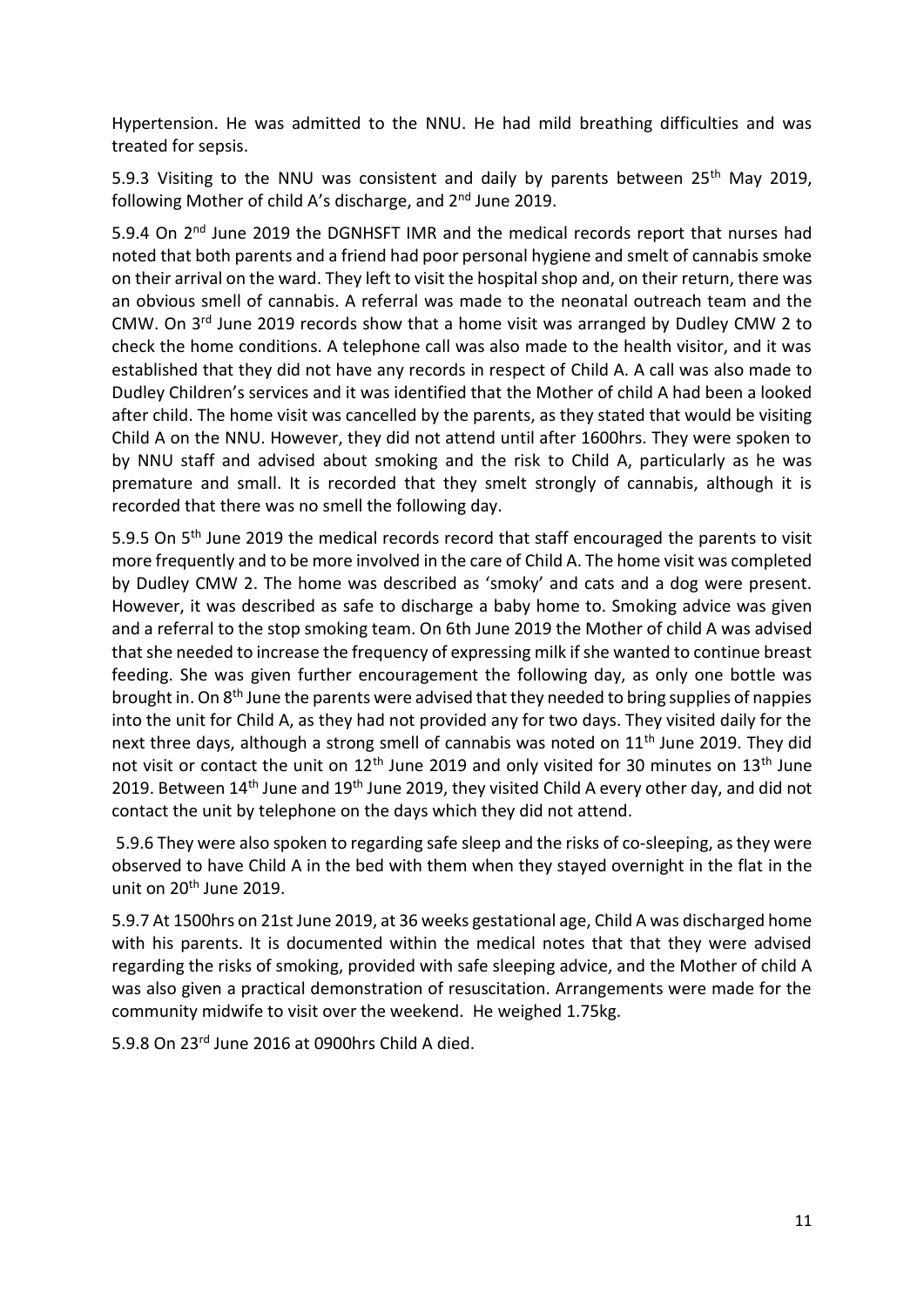# 6. Analysis

## **6.1 How effective was the support which was provided to Mother of child A as a care leaver?**

6.1.1 The Government's Care Leavers Strategy (2013)<sup>9</sup> recognises that around 10,000 young people leave care in England each year aged between 16-18 years old. They leave home at a younger age and have more abrupt transitions to adulthood than their peers. Unlike their peers who normally remain in the family home, care leavers will often be living independently at age 18. Information from the Children Right's Director's surveys on care leavers<sup>10</sup> and Children in Care Council (CICC) meetings show that many care leavers feel that they leave care too early and often feel isolated and lonely. Research and inspection reports show that the quality of support care leavers receive is patchy and that their journey through the first decade of adult life is often disrupted, unstable and troubled. They often struggle to cope and this can lead to social exclusion, long term unemployment or involvement in crime. The government produce annual statistics in relation to looked after children, which reflect that achievements can be lower than those of children who were not looked after.<sup>11</sup>

6.1.2 The Mother of child A is a care leaver who had experienced around 18 months of instability prior to the birth of Child A. Several concerns had been raised, including anti-social behaviour, domestic abuse and cannabis misuse. The recording on her case file, according to the SCT IMR, is consistent and detailed but the context around some of the concern is missing. The PA was able to explain that anti-social behaviour by the Mother of child A and her visitors refers to her allowing Father of child A to stay overnight at the supported accommodation, which was in breach of her tenancy agreement. It was this issue of concern that led to the PA and Placement supporting her in finding her own accommodation, and reflected her wish to live with the Father of child A.

6.1.3 Mother of child A's lack of compliance with the tenancy agreement raises concern around her future compliance as she moved to independence and becoming a parent. Her cannabis use was known and self-declared. There had also been concern expressed in respect of the controlling and coercive nature of her relationship with Father of child A. She was pregnant. The PA considered Mother of child A to be ready to live independently, but on reflection when interviewed for the IMR, they could appreciate that living independently with a new baby and a partner who had not been assessed and of whom little was known may have been too great a risk.

**6.2 What care, support and advice was provided to the parents once the pregnancy was reported, and was this sufficient?**

<sup>9</sup> Care Leaver Strategy: A cross-departmental strategy for young people leaving care. October 2013

<sup>10</sup> https://www.childrenscommissioner.gov.uk/wp-content/uploads/2017/06/Care-monitor-v12\_1.pdf

<sup>11</sup> https://www.celcis.org/news/news-pages/latest-statistics-looked-after-children-england/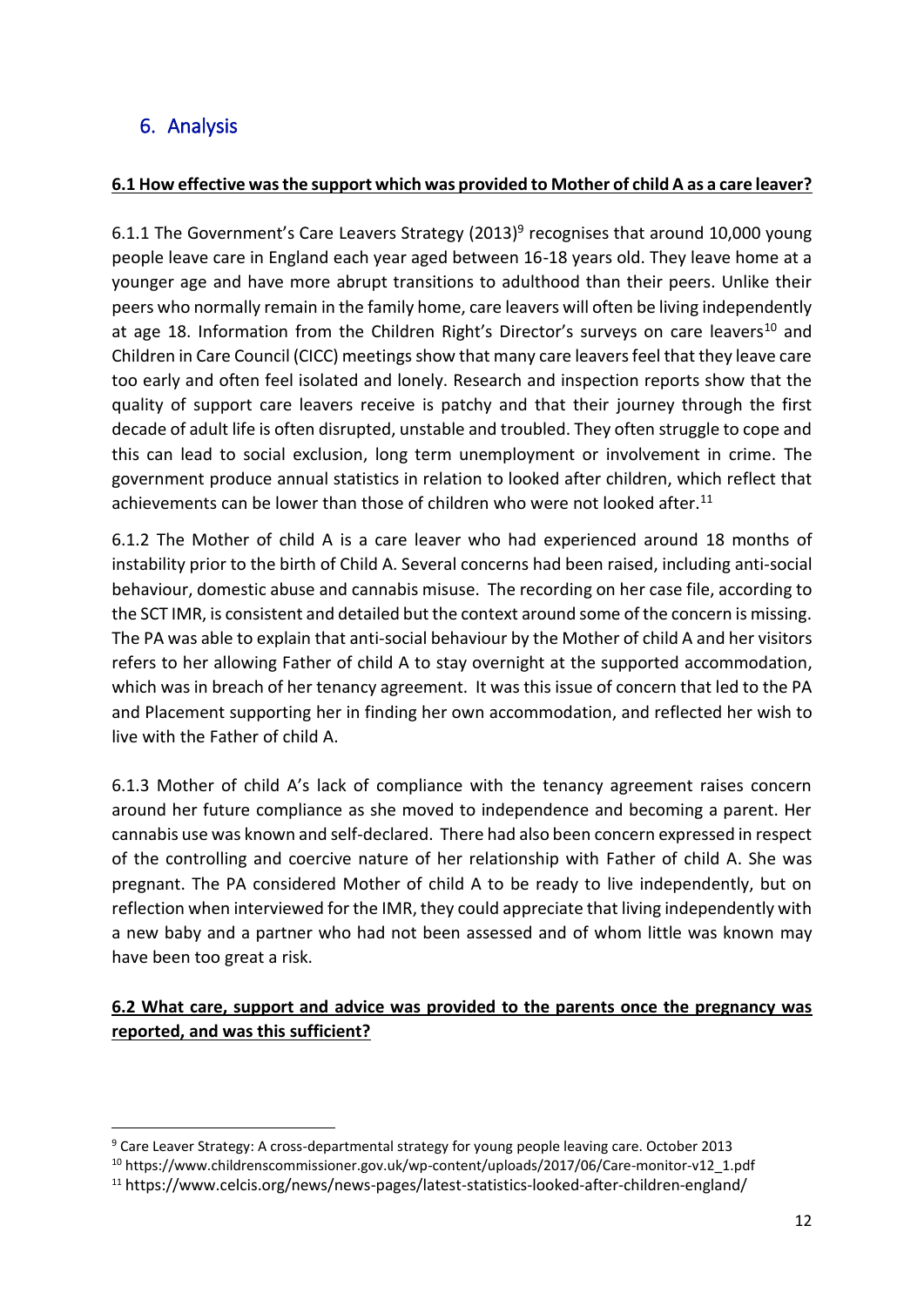6.2.1 Children looked after and Care Leavers are estimated to be six times more likely to have children in their teenage years, with figures showing around a third of young people and a half of young women had become parents within 18-24 months of leaving care (Rodgers & Carson, 2013). Early pregnancy has also been shown to be associated with greater levels of poverty and unemployment, which likely compound the disadvantages experienced by many Care Leavers already (Knight et al., 2006) $^{12}$ . Both teenage motherhood and a presence of childhood abuse in the mother's personal history have been identified as risk factors for the future abuse of one's own children; both of which feature significantly within the Children Looked After population as a whole (Weston 2013) $^{13}$ .

6.2.2 The Mother of child A disclosed to her PA that she was pregnant in November 2018. The placement staff had already reported concerns in respect of her relationship with the Father of child A, and with her breaching the tenancy arrangement in allowing him to stay. It was known that she used cannabis. However, no referral was made in relation to the unborn child in his own right until the end of March 2019. The Leaving Care Service continued to work with her throughout her pregnancy, and there is evidence of support being provided by her PA. All concerns raised have been responded to. However, the SCT IMR identifies that the support offered was very practically based. There is limited evidence of reflection as to whether the intervention was effective and it did not consider an assessment of risk in respect of the unborn child. Consequently, no formal assessment was completed in respect of Child A's needs and his parents' ability to meet his needs, what support they required or what risk they posed. There is reference to the fact that she would have benefited from a parenting course, but no evidence of this being followed up.

6.2.3 There is limited reference to the Father of child A as the father of Mother of child A's unborn child, and somebody whom she was in a relationship with and subsequently lived with. She had consistently stated that she planned to care for her baby together with him, according to the SCT IMR. Throughout, the focus is on support provided to her, with limited focus on safeguarding Child A, and the role that the baby's father would have.

6.2.4 SCT became aware of the pregnancy in November 2018. According to the SCT IMR, the PA and current Team Manager understood the process and procedure relating to contact, referral and assessment in relation to safeguarding concerns pre-birth. However, they did not follow the procedure because they did not believe the threshold was met. Whilst the threshold for compulsory involvement of social care may have not been met at this point, consideration should have been given to the offer of Early Help.

The couple were well supported by the Father of child A's parents and, subsequently, the Mother of child A's aunt, which was another reason why it was felt that a referral to social

 $12$  Knight, A., Chase, E. & Aggleton, P. (2006). 'Someone of your own to love': experiences of being looked after as influences on teenage pregnancy. Children & Society, 20, 391-403.

<sup>&</sup>lt;sup>13</sup> Weston, J. L (2013) Care leavers' experiences of being and becoming parents. Submitted in partial fulfilment of the requirements of the University of Hertfordshire for the degree of Doctor in Clinical Psychology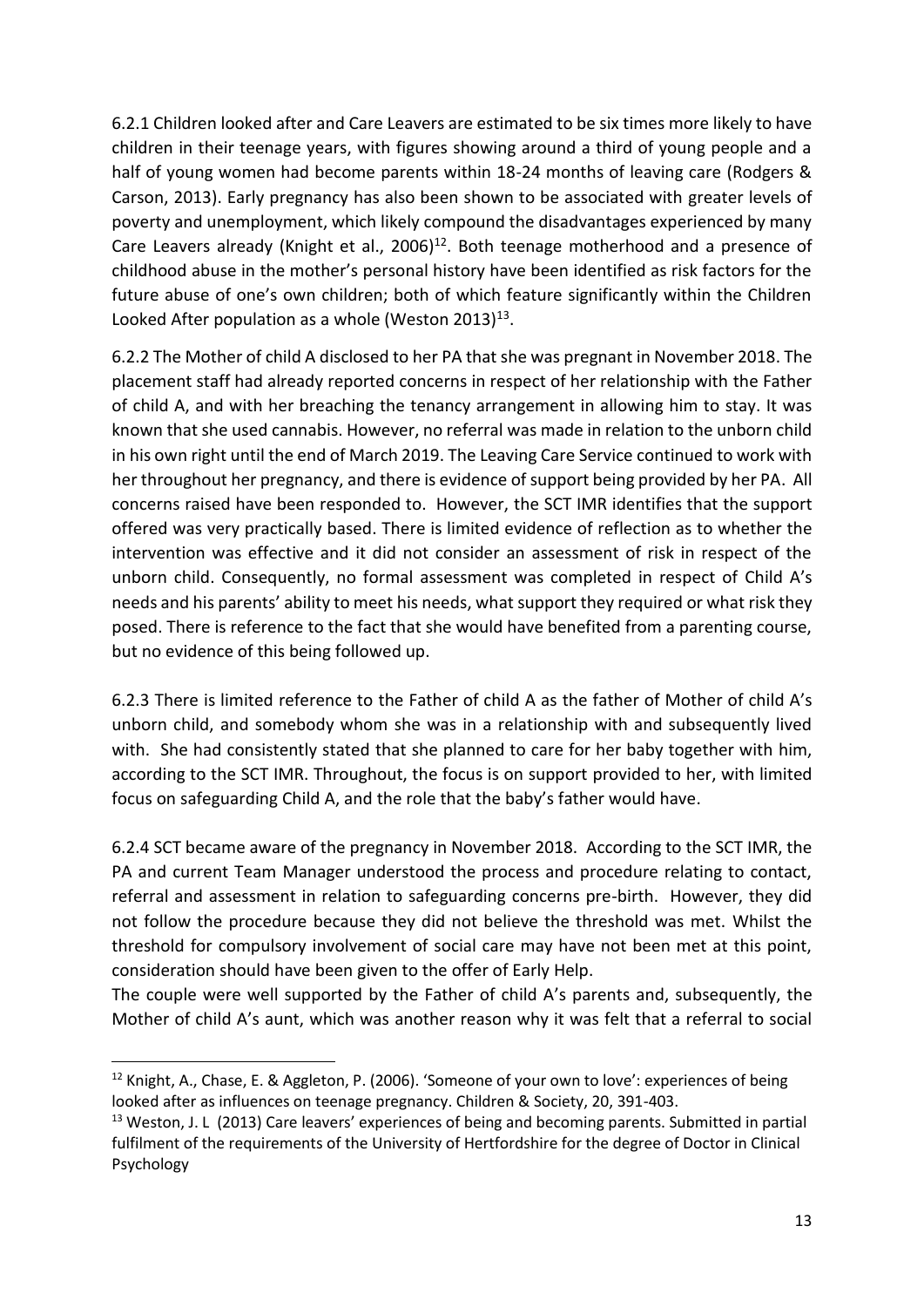care was not needed. The PA provided the Mother of child A with details of local Children's Centres providing antenatal support, and it is documented within the SCT IMR that the PA was confident at the time that Mother of child A was ready to move to her own independent accommodation. The PA was clear that the move was not prompted by the pregnancy.

6.2.5 The SCT IMR states that the PA was able to give examples of what would have raised her concerns, and that they considered the strengths and potential areas of concern, and approached their Team Manager for advice. However, the chronology of concern in respect of the Mother of child A's lifestyle and the impact that this could have upon caring for Child A was not sufficiently considered. When the IMR author provided the PA with a summary of the concerns, she was able to reflect and consider that the threshold may have been met for a referral to the Multi Agency Safeguarding Hub (MASH) in relation to the unborn child, or the consideration of Early Help being offered. It is important to point out that the Team Manager at the time would, to a degree, be dependent upon information provided by the PA and other professionals when making decisions. However, the SCT IMR identifies that the view taken presents as over optimistic and there is insufficient evidence of challenge by the Team Manager. Most importantly, there was very limited information in respect of the Father of child A, who was living with Mother of child A, and who would also be caring for Child A.

6.2.6 When interviewed for the purpose of the SCT IMR, the PA stated that they did not complete any formal assessment, but had talked to the Mother of child A about relationships, finances and reducing her drug use. She stated that the Mother of child A was well prepared for the baby and was supported by the Father of child A's parents. However, the IMR author has identified that the Father of child A had not been included in the assessment. The PA confirmed that she did not know him very well and had only met him on one occasion. Prior to the death of Child A, the PA had last visited the property on  $17<sup>th</sup>$  April 2019, when she went to meet the Mother of child A's brother. She had visited on one previous occasion, which was 1<sup>st</sup> March 2019. The PA confirmed that, although the Mother of child A had communicated well with her prior to and following the birth of Child A, she was not aware that Child A had been discharged from hospital until she was informed of his death.

6.2.7 The referral to SWBNHST maternity services on 22nd January 2019 was late as the Mother of child A was already 15 weeks and 1 day into the pregnancy at this point. However, it appears there was a delay in the referral being sent by the GP as she appropriately reported her pregnancy to the GP on 15<sup>th</sup> December 2018.

6.2.8 As a consequence, the antenatal booking was carried out on  $28<sup>th</sup>$  January 2019, as an urgent appointment, with Sandwell CMW1. This was good practice and within the 2-week timescale for urgent bookers, as per SWBNHST policy. Apart from the social history given by the Mother of child A, the SWBNHST IMR states that there were no other concerns noted. However, all midwives are expected to make a routine enquiry regarding domestic abuse at this appointment. This did not happen, despite her being seen alone. Consent was sought from the Mother of child A by CMW1 to contact the PA with regard to obtaining additional information appertaining to her social history. This demonstrates good practice. A health assessment was completed and the Mother of child A disclosed that she smoked and had self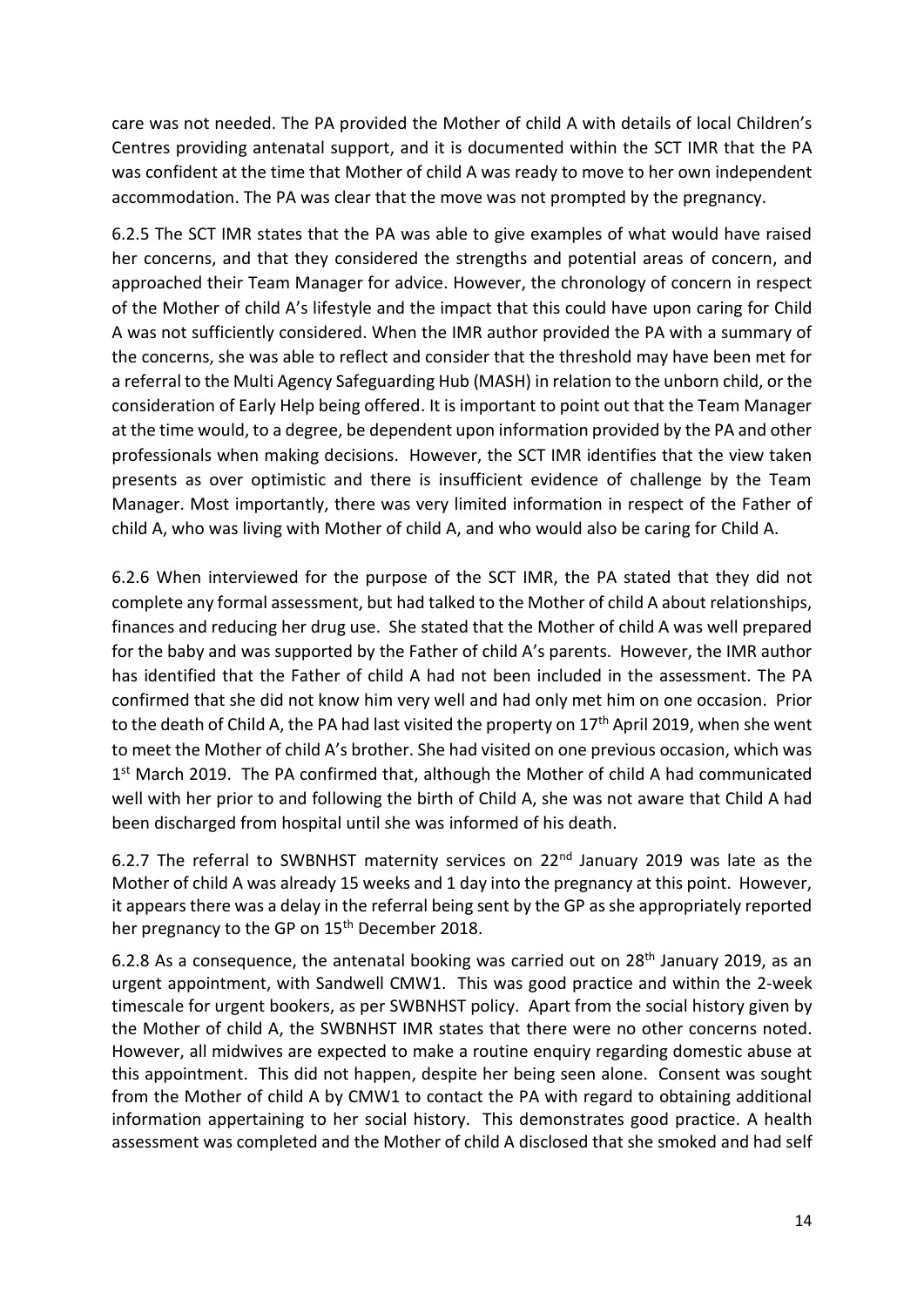$-$  harmed previously (2014)<sup>14</sup>. She also disclosed information regarding her foster carer and that she was awaiting housing. The SWBNHST IMR identifies that there was no demonstration of professional curiosity by Sandwell CMW1 to explore why she was in foster care and what had led to the breakdown with the relationship between her and her foster carer. Furthermore, there is no information in relation to the baby's father, and his views and feelings about the pregnancy. The IMR states that the Mother of child A's views, feelings and expectations around the forthcoming birth appear not to have been considered. No consideration was given to completing a referral to the specialist midwives for vulnerable women or to the Best Start programme, which would have provided the Mother of child A with advice and support on becoming a parent.

6.2.9 Sandwell CMW1 contacted Mother of child A's PA the same day and they had a conversation on 11th February 2019. This was prior to a routine antenatal check which was due on 12th February 2019. This was good practice. However, the theme of the conversation is in respect of the Mother of child A and her circumstances in relation to housing, her relationship with the Father of child A, her brother moving in with her and reduction in her cannabis use. It was identified that a referral would need to be submitted in respect of her brother moving in with her, however it does not appear that the safeguarding of her unborn child was identified as a separate risk. The antenatal check on  $12<sup>th</sup>$  February states that no concerns were noted, despite Sandwell CMW1 being aware of the concerns documented above. There is no reference to an enquiry being made in respect of domestic abuse.

6.2.10 A further conversation took place between the PA and CMW1 on  $21^{st}$  February 2019. Again, this was good practice. The conversation concerned the fact that the Mother of child A's brother intended to move in with her, and that a referral would be submitted to Social Services in Dudley if this was to happen. It is noted that she had said that she was reducing her cannabis use.

6.2.11 The medical records state that a referral was made to the Specialist Midwife for vulnerable women following a routine anomaly scan on 25<sup>th</sup> February 2019. This was in relation to the fact that Mother of child A had been a looked after child and had self-harmed previously. There is no reference to this again and it does not appear that the referral was actually made.

6.2.12 In April 2019 the antenatal care transferred from SWBNHST to DGNHSFT. She was at 25 weeks gestation. It was good practise for Sandwell CMW2 to try and make contact with the new midwife in Dudley, however it was not attempted again when there was no reply to the phone call. The DGNHSFT IMR confirms that the parents received routine care during the pregnancy. They were not eligible for a referral to the Family Nurse Partnership (FNP) for additional support at this point as the pregnancy was too advanced.<sup>15</sup> The FNP Programme is a strength based, intensive, preventative home visiting programme and is offered to first time teenage parents.

6.2.13 Mother of child A was a smoker and she was offered smoking support on a number of occasions. It is documented within her health records that, although she was made aware of the impact on the pregnancy, smoking cessation support was declined. Once the IUGR was recognised the appropriate care pathway was established and there were frequent scans to

<sup>&</sup>lt;sup>14</sup> Medical notes reported in the CCG IMR

<sup>15</sup> Family Nurse Partnership Dudley - Voluntary, First Time Parent, resident in Dudley, 19 years or 24 years if CLA, 24 weeks gestation, or up to delivery if concealed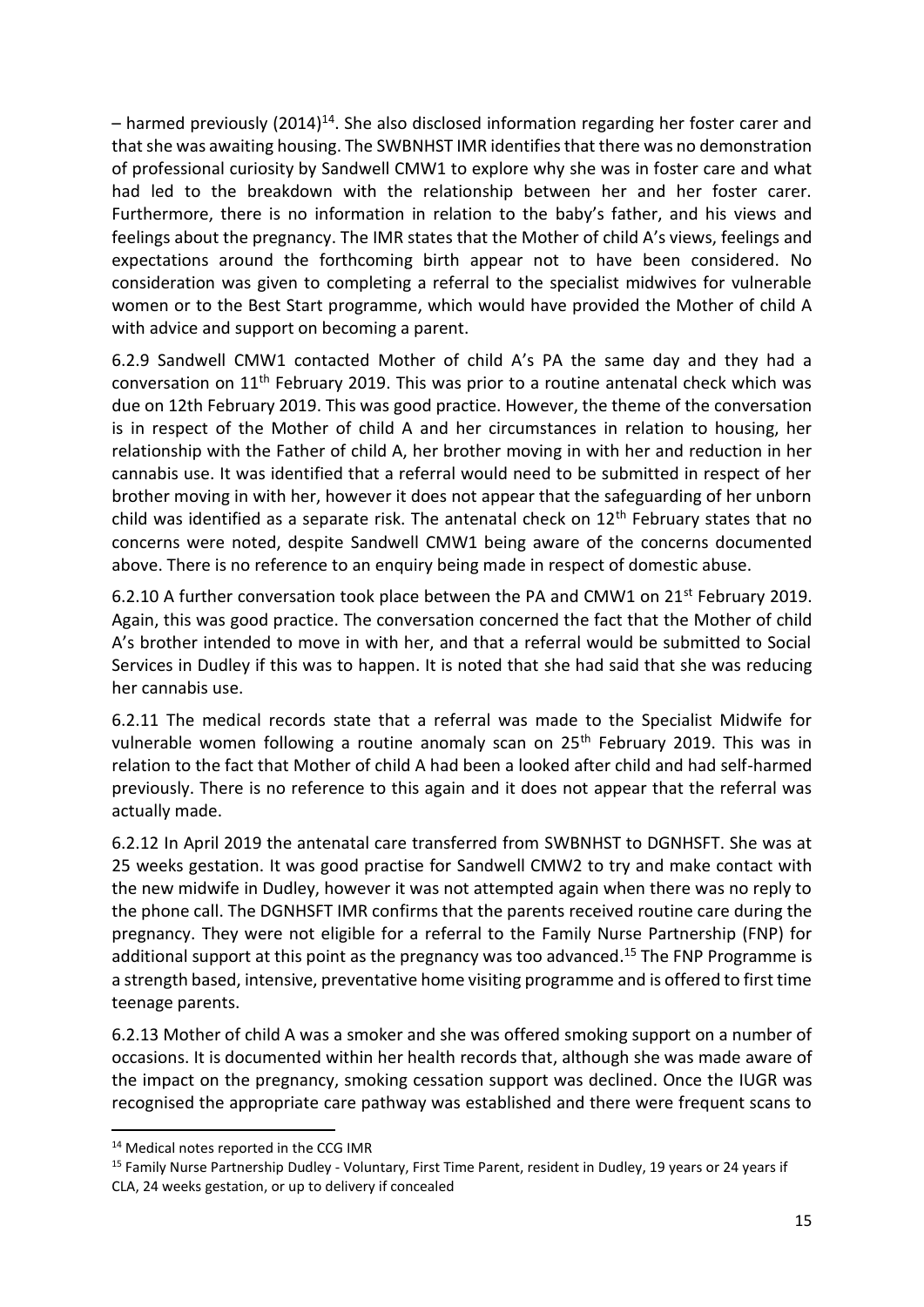assess the growth. It is important to note that shortly after the care had been transferred, there was considerable concerns in respect of the health of both mother and the unborn child, and this took priority. The fact that child A was born prematurely also reduced the opportunity to provide parenting guidance to the parents antenatally.

6.2.14 Mother of child A was prepared appropriately for early delivery by both obstetric, midwifery and neonatal team. The DGNHSFT IMR states that Child A's weight at birth was in the low birth weight range as expected, however the Apgar scores were good and he was breast fed initially. Child A was transferred to the NNU. The Mother of child A was supported to have early contact with him, and staff recorded the care given as appropriate. There was good initial contact and visiting to the unit by the parents.

6.2.15 Child A is recorded as being jittery in the first 24 hours. Being jittery is a possible sign of Neonatal Abstinence Syndrome<sup>16</sup> however this does not appear to have been followed up. The rationale is that staff checked with the Midwifery team and checked the NHS Spine, neither of which highlighted any concerns.

6.2.16 Parents visiting decreased in frequency when Child A was two weeks old. There is no evidence that a risk assessment or consideration for Early Help was explored.

The concerns about lack of visiting, the Mother of child A having been a child who had been looked after, and the reluctance to accept smoking cessation advice should have triggered a discussion about what support was available to the parents, and whether Early Help was necessary. There is evidence of cannabis misuse in respect of both parents, but a lack of challenge from staff to parents about this. The DGNHSFT IMR author spoke with NNU staff for the purpose of the report and highlighted a perceived lack of understanding of the effect that cannabis use can have on a parent's ability to care for their children. The trust Safeguarding Children policy and safeguarding training highlights the risks to children when parents use illegal substances, giving clear guidance about the use of threshold documents and how to make a referral<sup>17</sup>.

6.2.17 The day Child A was discharged from hospital was a Friday. Babies are not usually discharged on a Friday as the NNU do not have the resources to make a home visit over the weekend. Arrangements were made for a CMW to attend on this occasion, and this would have taken place on the day he died. Arrangements have subsequently been made for the NNU to be able to carry out a home visit at the weekend if required.

6.2.18 Crucially, the family did not have any antenatal contact with the health visiting team prior to Child A being born or being discharged. The antenatal contact with the health visiting team provides an opportunity for an assessment to be made of the family and the unborn child's potential needs and for advice and guidance in respect of parenting to be provided.<sup>18</sup> The premature birth prevented a visit occurring antenatally. However, consideration could

<sup>&</sup>lt;sup>16</sup> Neonatal Abstinence Syndrome (NAS) is a constellation of symptoms occurring in a baby as a result of withdrawal from physically addictive substances taken by the mother.

<sup>&</sup>lt;sup>17</sup> https://safeguarding.dudley.gov.uk/media/13797/dudley-threshold-guidance-and-framework-september-2019.pdf

<sup>&</sup>lt;sup>18</sup> BCP Standard Operating Procedures for Healthy Child Programme Universal Service Offer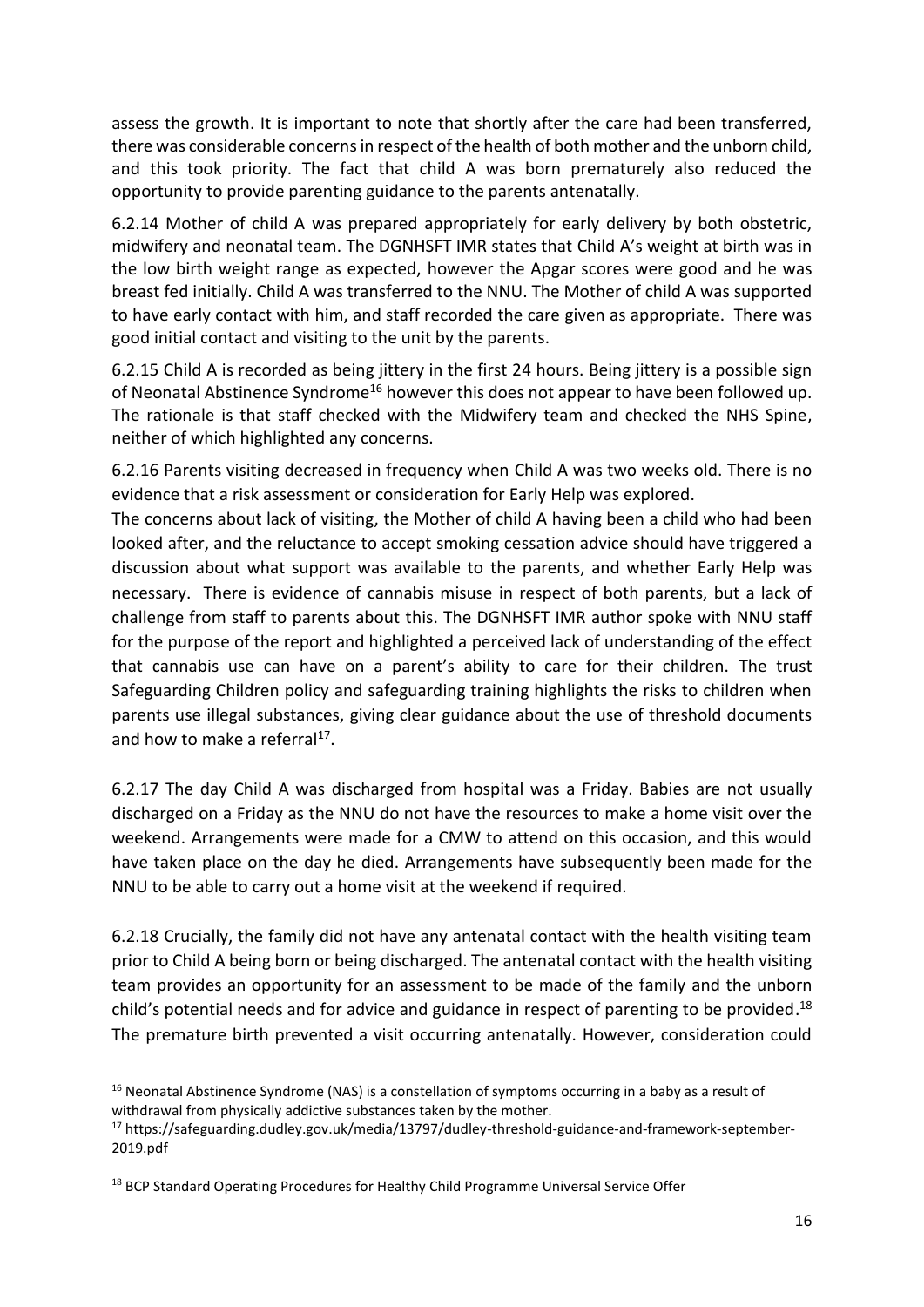have been given to arranging for the health visiting team to visit the home prior to the discharge of child A.

## **6.3 How effective was the information sharing between agencies, and the subsequent transference of support between the different agencies.**

6.3.1 There is evidence of good communication between the PA and Sandwell CMW1 when the pregnancy was first reported, up to the point that the parents moved to Dudley.

6.3.2 There is an appropriate reference to making a referral to the Specialist Midwife for Vulnerable Women in Dudley on 25<sup>th</sup> February 2019, however it does not appear that the referral was made, or that it was communicated to Dudley midwives that it was considered necessary

6.3.3 The PA alerted her Team Manager when the Mother of child A informed her that her brother may be moving in with her, and this information is shared with DCSC by way of a MARF. There was a delay in submitting the MARF which, according to the SCT IMR, was because the Mother of child A was an adult and should be given the opportunity to make an informed choice. However, the concern should have been for her unborn child as well, and therefore the delay should not have occurred.

6.3.4 DCSC did not review the MARF. The SCT author has established that it had been sent to an email address that was no longer in use. The PA, when interviewed confirmed that the MARF was sent by administration staff within the Leaving Care Team to the email address on Dudley Safeguarding Children's Board's (DSCB) MARF, which had been downloaded. The PA was not able to confirm which web site the MARF had been downloaded from. It may have been from DSCB's live website or it may have been an old form saved in a Sandwell directory. The PA was able to confirm that she did not receive an automatic response stating the Dudley email was no longer in use. There is confirmation in case note records that the MARF was sent on 29.03.19. It was procedurally correct to notify DCSC as the Mother of child A was living in Dudley borough, however it may have been better practice for SCT to have completed the pre-birth assessment. The move was very recent and she had been known to SCT for most of her life. SCT had a significant amount of information and knowledge in respect of her. If any action was required, a MARF could have been submitted to DCSC at that point. It is also good practice for the referrer to check the information has been received and understood. The PA confirmed that she did not contact DCSC to confirm they had received it or to discuss how DCSC and SCT would work together to support the Mother of child A and her baby. The PA confirmed that it was not her usual practice to follow up sending information by email with a telephone discussion or other form of contact. The PA advised she had not given further thought to this and received no further guidance from her Team Manager. The SCT IMR has identified that the information contained within the MARF was limited and that, even if it had been received, it potentially would not have met the threshold for intervention. There was no reference to the social care history and vulnerabilities, no reference to her brother's social care history or the risk he posed, and no reference to the limited information held by SCT in respect of the Father of child A. The MARF did not specifically request a Pre-Birth Assessment. It is important to state that from this point the PA did continue to support Mother of child A,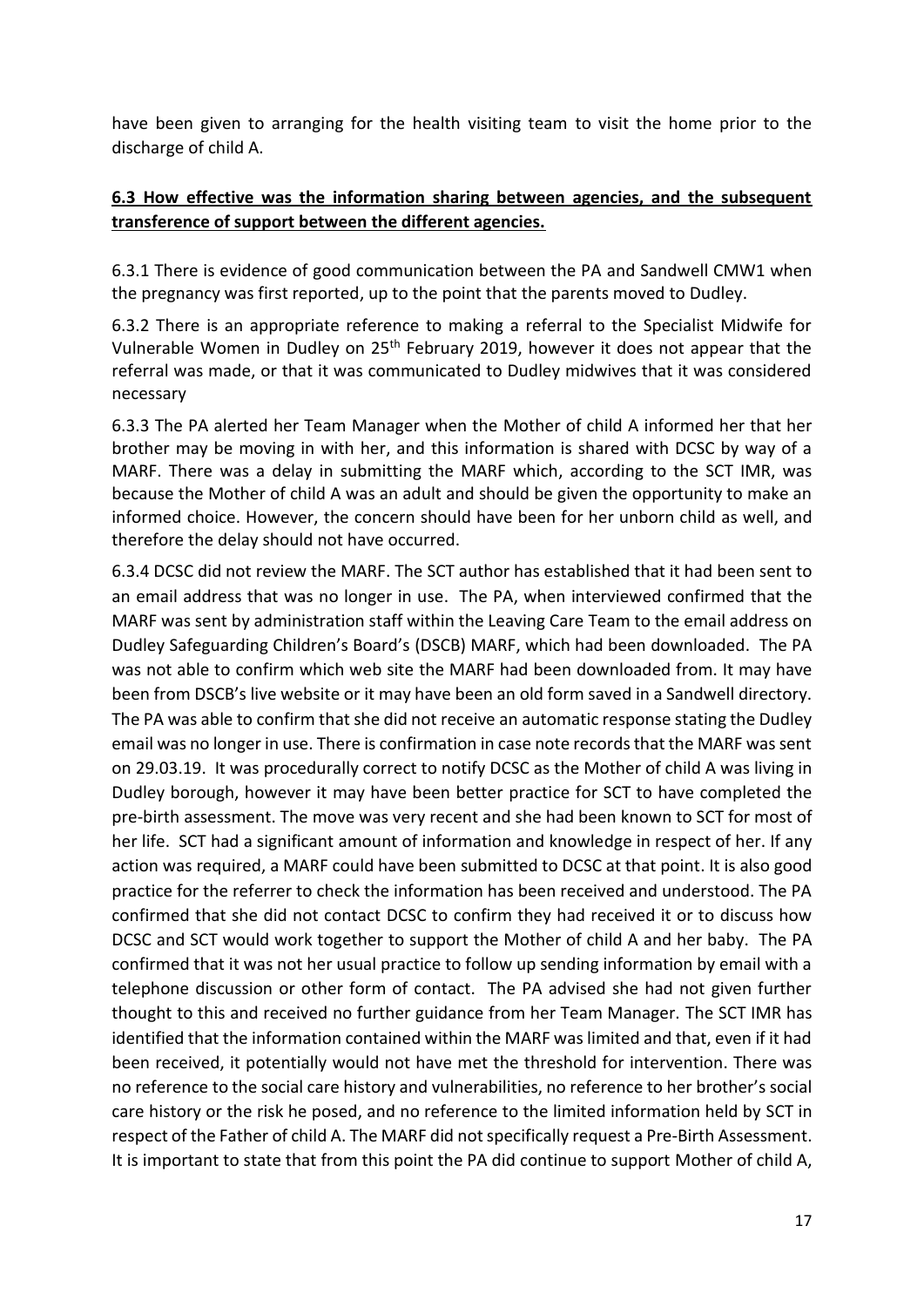and her brother moved out prior to the birth of Child A, which reduced one element of the risk.

6.3.6 There is also evidence of good practice between professionals in that information sharing and liaison occurred between Sandwell CMW3 and the GP, when Mother of child A missed her antenatal appointment on 2<sup>nd</sup> April 2019 because she had moved. This was to verify when she had last been seen and to confirm her address. However, it would have been good practice for CMW3 to have tried to call the Mother of child A and speak to her in person, to establish the reason for her not attending her appointment and to ascertain if she was able to attend another appointment.

6.3.7 Whilst Sandwell CMW2 made attempts to contact Mother of child A's new midwife in Dudley, it would have been good practice to have to attempted to speak with them on another occasion after the initial failed call, and verbally handover her care. This would have provided an understanding of the concerns, and an opportunity to clarify whether she had registered or attended for her antenatal appointments. However, details of the new midwife were shared by Sandwell CMW2 with the PA.

6.3.8 Although the PA was aware that the antenatal care had been transferred to Dudley midwives, there is no record of any communication with the Dudley midwifery service. Therefore, Dudley midwifery were not aware of the concerns which had been previously discussed.

6.3.9 Whilst Child A was on the NNU, there is evidence of attempts to check and share information by the NNU on  $3<sup>rd</sup>$  June 2019, after concerns had been raised about cannabis use by his parents. Checks were made with the health visiting team and social services. However, it was DCSC and not SCT. Mother and child were not known to DCSC. The MARF which had been sent on 29th March 2019 had not been reviewed as the e mail account was not monitored.

6.3.10 The Sandwell Leaving Care Service were not aware Child A had been discharged from hospital until after he died, and consequently there was no discharge plan in place.

## **6.4 How effectively were the risks of co sleeping articulated to the parents**

6.4.1 Co-sleeping has been identified as a feature in a number of child deaths in Dudley borough and the Dudley Child Death Overview Panel (CDOP) have supported the development of campaigns and leaflets to raise the risks of co-sleeping with parents. Safe sleeping practices are discussed with parents by the CMWs and the health visitors in the antenatal and postnatal periods. The Dudley Safer Sleep Policy outlines the responsibility of each agency in delivering safe sleeping advice.

6.4.2 The PA confirmed that she did not have any discussion with parents about the risks of co-sleeping. The SCT IMR author confirmed that this would not routinely be expected as it is understood that health professionals will do this. However, given Mother of child A's drug misuse the PA could have been more proactive and reinforced the additional risk this poses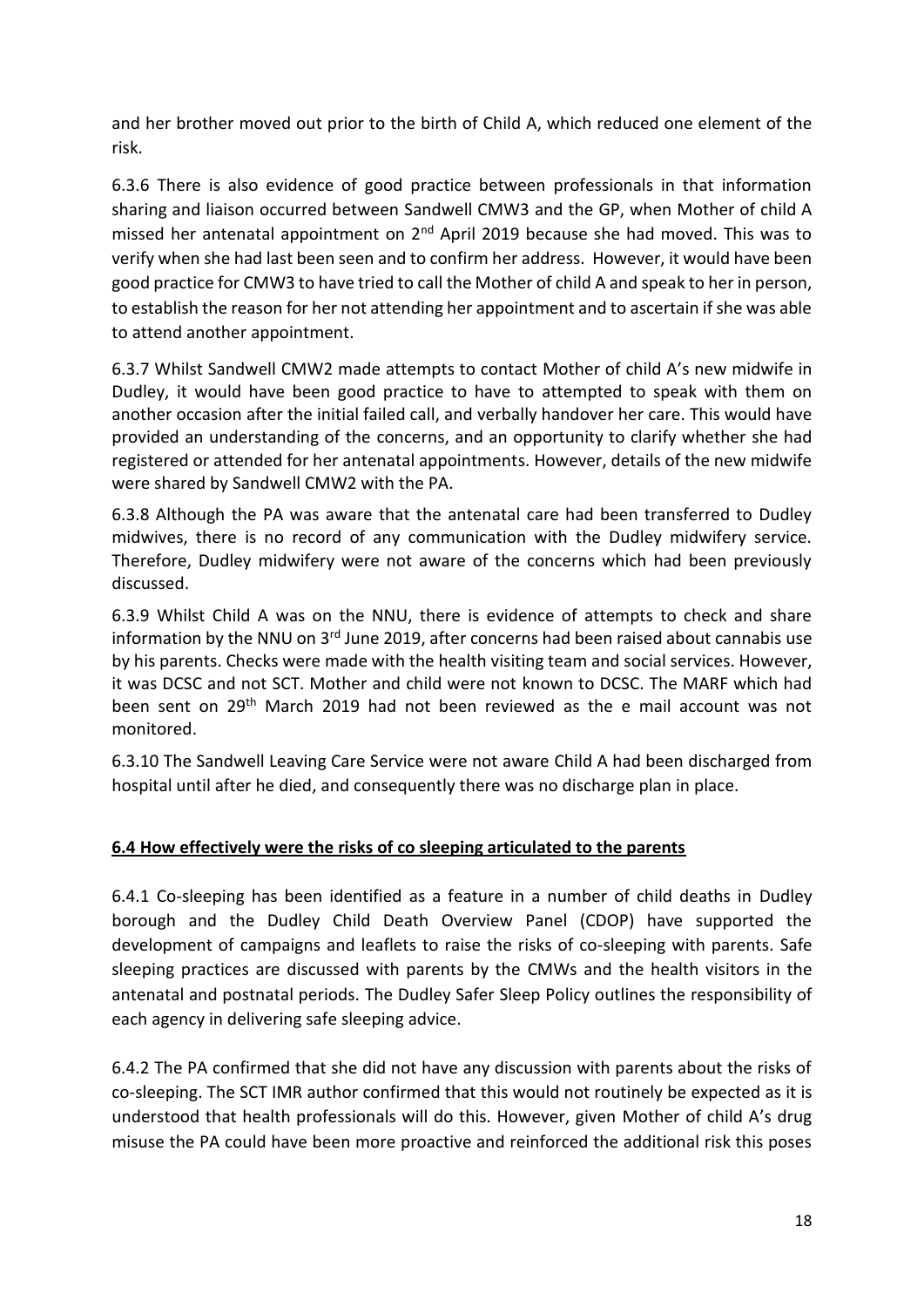to co-sleeping. The PA did confirm that if either parent had indicated they were or intended to co-sleep she would have advised them against this.

6.4.3 The advice is not normally provided as part of the antenatal care provided to a mother in the initial stages of pregnancy, as this focuses on her health and well-being, and that of the unborn child. It is provided in the latter stages of pregnancy, however as Child A was born at 32 weeks gestation, it was not provided prior to his birth by the CMWs

6.4.4 The antenatal home visit conducted by the health visiting team did not take place because Child A was born prematurely. This visit provides an opportunity for safe sleeping advice to be discussed and reinforced, as well as facilitating an examination of the home environment, identifying where the baby will be sleeping, and that the appropriate facility is provided. As Child A was on the NNU for a number of weeks prior to his discharge, there would have been an opportunity to notify the health visiting team prior to discharge to arrange for the visit to take place. This would have been good practice, especially in this case as other concerns had been identified.

6.4.5 In preparation for Child A's discharge, the parents were offered an overnight stay in the NNU flat, to enable them to experience caring for Child A, on their own, overnight. The provision of the flat is routinely provided to parents and is an example of good practice. They were observed by staff to have Child A in the bed between them, which the parents confirmed, albeit they said that they hadn't been asleep, and they were given safe sleeping advice. Safe sleeping advice is given as a talk and parents are advised about a leaflet which clearly states the risks from smoking and co-sleeping. However, there are no means by which staff can check that parents have accessed the leaflet or how well this information has been assimilated. There was no suggestion that they did not understand it. It is important to note that the parents of child A did not take the baby in to bed with them. The Father of Child A took the baby downstairs and sat on the sofa. He did not intend to fall asleep. There is recognition that co-sleeping advice is not always given prior to the parents staying in the flat and this process has been amended.

## **6.5 How effective were the arrangements to ensure that the home environment was suitable for the discharge of a premature baby?**

6.5.1 Prior to the death of Child A, the PA had last seen the Mother of child A's property on  $17<sup>th</sup>$  April 2019 when she went to pick up the brother. Other than this, the PA had seen the accommodation only once, on 1<sup>st</sup> March 2019. The SCT IMR states that the PA confirmed that they were well prepared for the baby in relation to basic equipment, but the specifics are not recorded in the records. The PA stated that, although the Mother of child A had communicated well with them prior to and following the birth of Child A, they were not aware Child A had been discharged from hospital until they were informed that he had died. If they had been notified, there would have been opportunity to consider a post birth discharge plan, which would include identifying additional needs for the Mother of child A in caring for Child A as a premature baby and reinforcing the risks of co-sleeping.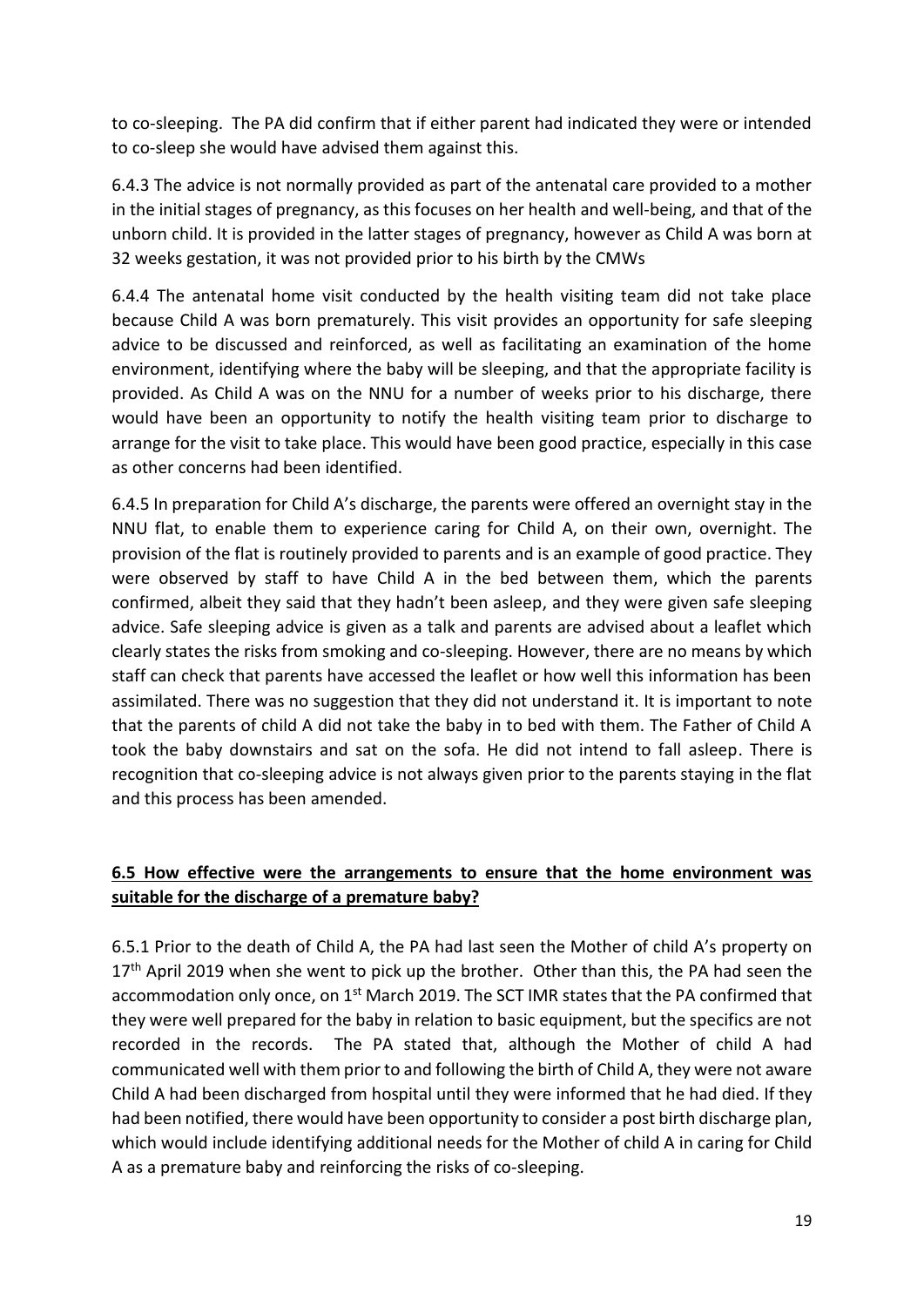Antenatal visits are usually also conducted by the health visiting team; however, this did not take place because Child A was born prematurely.

6.5.2 The home environment was assessed as suitable for a premature baby by the Dudley CMW2 who visited on 3rd June 2019. The property was deemed to be smoky and there was a dog and cats in the home. There is no mention of anyone else living in the property. The detail in respect of the home is limited, and the Graded Care Profile 2 (GCP2) was not utilised. The GCP2 is a widely used assessment tool designed to help professionals identify when a child is at risk of neglect. It assists professionals to measure the quality of care being given to a child in respect of physical care, safety, love and esteem on a graded descriptive scale, and is designed to give a representative overview of the current level of care. The grades are based on observations and good quality evidence gathered. Training on the GCP2 is available for all midwives and health visitors and would give guidance through assessment of evidence of neglect at home. The midwife's visit had been rescheduled once by the parents, who stated they were visiting the NNU. This was not correct as they visited late in the afternoon that day. An antenatal visit is conducted by the Neo Natal Team in the following circumstances;

- all babies going home on oxygen.
- all families where there are concerns identified on NNU.
- $\bullet$  Joint visits with midwives, health visitors and social workers if required<sup>19</sup>.

The visit seeks to confirm that the house is clean and that there is no risk of infection, it is not cluttered, the temperature is appropriate, residents are identified, and that it is smoke free. Consideration is also given to financial circumstances, and practical and emotional support available to the mother. It would have been appropriate for the NNU to conduct a home visit in this case, as concerns had been identified on the NNU. It could have been conducted jointly with the CMW or the health visiting team, or independently.

6.5.3 Arrangements had been made for a visit by the CMW on the day Child A died, which was two days after his discharge from hospital, and the health visitor was due to visit the following day.

6.5.4 The home was not visited antenatally by the health visiting team because Child A was born prematurely. This would have been an opportunity for the unborn child's environment to be assessed and potential risks identified, which could have been arranged whilst Child A was still on the NNU

## **6.6 What was known about the parenting skills of the parents of child A, and how did this impact upon their ability to care for Child A?**

6.6.1 The DGNHSFT IMR reports that staff on the NNU were of the opinion that Child A's parents appeared to be able to care appropriately for him. This is in spite of the fact that the NNU notes record that they needed to be encouraged to take a more active role in caring for

<sup>19</sup> Information provided by DGNHSFT e mail 13/12.2019 BP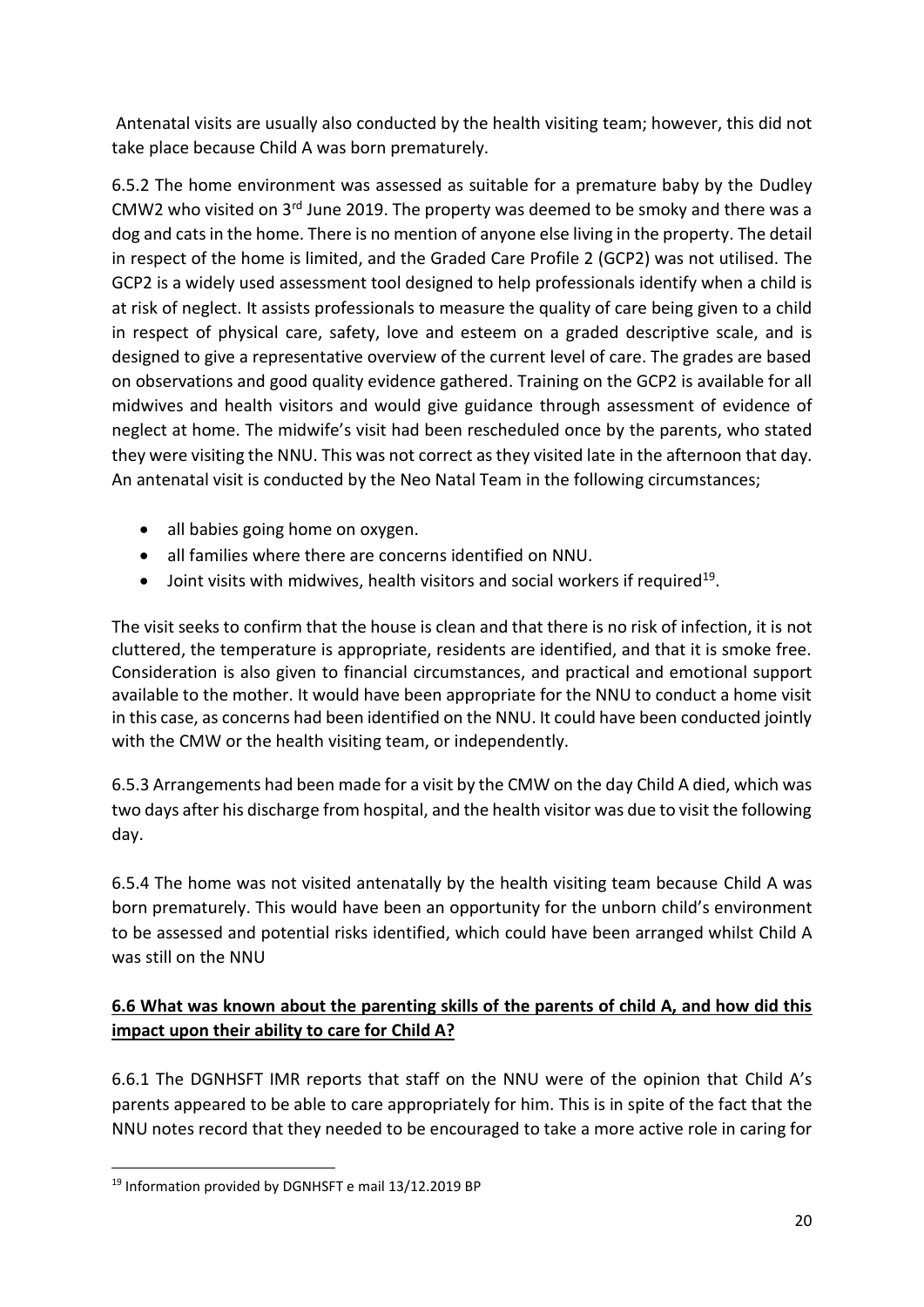him and to visit more frequently. It was observed that they smelt of cannabis on three occasions, and they needed to be reminded to provide nappies. Concerns in respect of their own personal hygiene had been noted, and the home environment was known to be smoky and pets were present. Both were smokers and had not shown any commitment to embrace the offer of smoking cessation support. They were also observed to be in bed with him the night before he was discharged. They were relatively young parents, he was their first child, and he was a premature baby. It was positive that he was breast fed and that efforts were made to express milk for him.

6.6.2 There is no evidence of the parents being provided with any guidance on how to care for a baby prior to the birth of Child A. The PA makes reference to a parenting course being beneficial. They should have been considered for the Best Start Programme.

6.6.3 If the MARF submitted on 29th March 2019 had been reviewed by Dudley MASH it is likely that the family would have been offered Early Help<sup>20</sup>. An unborn assessment would have been made, which would have identified that the parents were likely to need more support than universal services.

6.6.4 There was concern in respect of the health of Mother of child A and her unborn child from around week 28 of her pregnancy. It is at this point that the health visiting team usually start engaging with the family and providing support and advice in preparation for the birth. The family were not able to benefit from this because of the health concerns and the fact that Child A was born prematurely at 32 weeks. This was not something which was taken into consideration by the NNU staff or CMW2 in assessing the parenting skills prior to discharge of child A from hospital.

## **6.7 What was known regarding maternal and paternal mental health and their substance misuse?**

6.7.1 Whilst parental substance misuse does not automatically indicate child abuse or neglect, it can have an impact on children in a number of ways, which include impairment on the development of an unborn child. A parent's practical caring skills may be diminished by substance misuse and withdrawal from substance misuse may give rise to mental states or behaviour that put children at risk of injury, psychological or emotional distress or neglect. Children of parents experiencing withdrawal are known to be at increased risk of significant harm<sup>21</sup>. Substance misusing parents may find it difficult to prioritise the needs of the children over their own and money available to the household to meet basic needs may be reduced.

<sup>20</sup> Threshold Guidance and Framework for Support 2018

<sup>21</sup> (Altobelli & Payne, 2014) https://www.bacp.co.uk/bacp-journals/bacp-children-youngpeople-and-families-journal/march-2014/noticing-the-hidden-harm/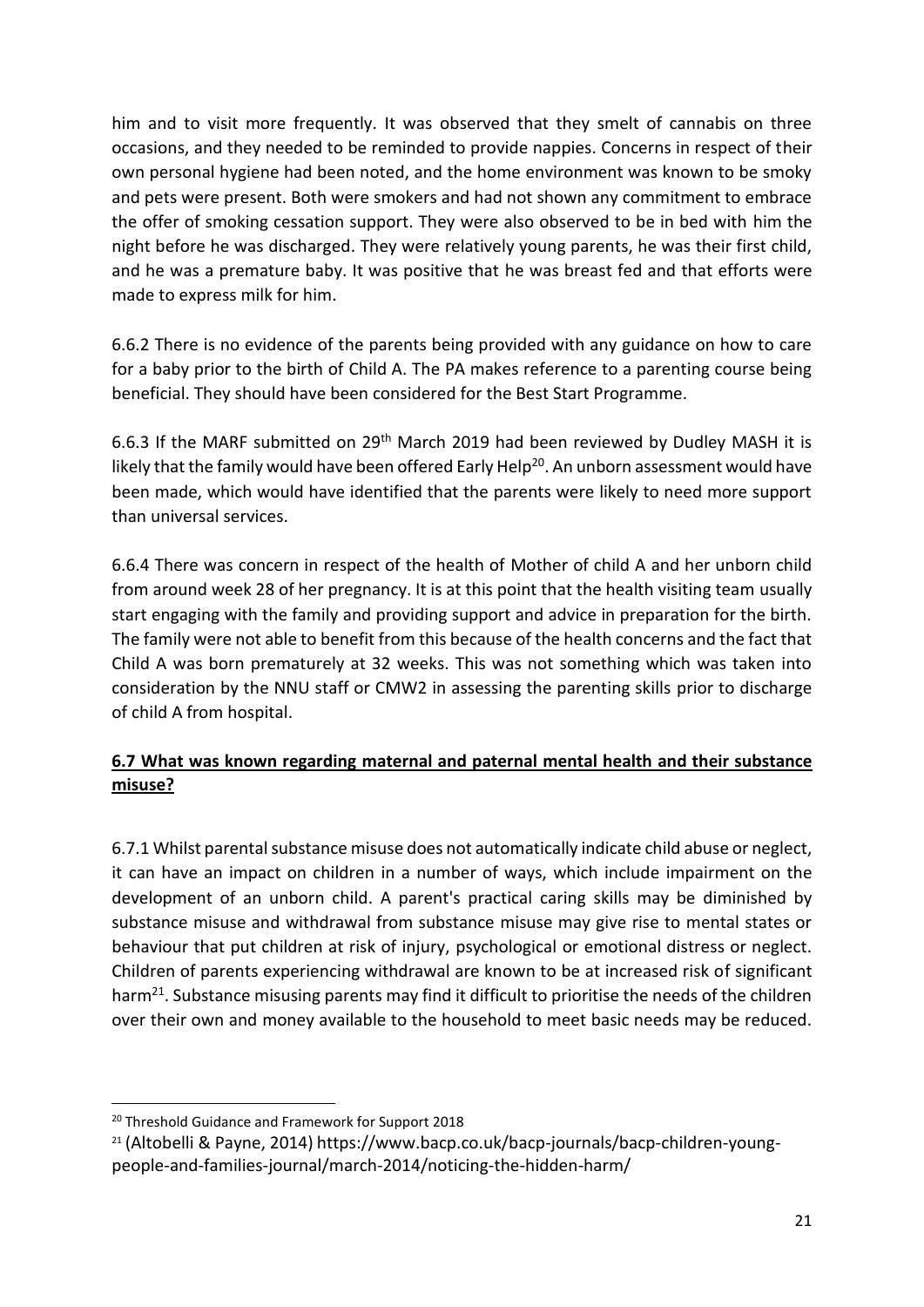Children may be at risk of physical harm, or death, if drugs and drugs paraphernalia are not stored safely and children have access to them.

6.7.2 The Leaving care team were aware that both used cannabis, as it had been reported by staff at the supported accommodation and by Mother of child A herself. The PA shared the information about the Mother of child A smoking cannabis appropriately with Sandwell CMW1, however no mention is made of the Father of child A. The associated risk of Mother of child A wanting her brother, whom she stated was involved with and wanted to be a drug dealer, to move into the property with her and the baby was also shared. It was not explored how long she had been abusing cannabis, and whether she was known to substance misuse agencies.

6.7.3 Despite the PA and Sandwell CMW1 being aware that both parents regularly used cannabis, there is no evidence of this being shared when the antenatal care was transferred to the Dudley midwives, as the phone call which was made by Sandwell CMW2 when the couple moved into the Dudley area was not answered, and there was no communication at all between the Dudley CMW team and the PA . This resulted in a subsequent failure to refer to the Specialist Midwives for Substance Misuse in order to offer more targeted support.

6.7.4 In July 2017, Father of child A had been referred for a mental health primary care gateway assessment after he reported feeling low and stressed. During the assessment he disclosed that he used cannabis weekly and was advised to self-refer to CRI (a substance misuse service) and to request medication from his GP. There is no evidence within the GP records that he ever contacted substance misuse services for support. Father's records are not routinely checked during their partner's pregnancy. However, it was known by the Sandwell midwifery team that there were safeguarding concerns in respect of the Mother of child A, which included her cannabis use. They would have been justified in checking the Father of child A's records in response to these concerns. This would have identified that both parents had a history of cannabis use, and may have prompted further exploration about substance misuse, which would have supported a requirement to submit a referral to Social Services in respect of Child A as an unborn child.

6.7.5 There were three episodes of staff recording a suspicion of cannabis use due to the odour around parents. Parents were also observed to have poor hygiene on occasions. There is no evidence of staff having a discussion with the parents and a visitor about their suspicions of cannabis use. During interview for the purpose of the DGNHSFT IMR two members of the NNU staff highlighted a perceived lack of understanding and tolerance to the use of cannabis by parents in general.

6.7.6 There were concerns raised regarding Mother of child A's brother and the possibility that he was involved in drug dealing. Mother of child A was known to use cannabis. Both parents and a friend smelt of it whilst visiting Child A on the NNU on three occasions. These pieces of information do not appear to have been viewed holistically in order to complete a comprehensive analysis of the risks posed to Child A by his parents using cannabis

6.7.7 During the home visit following Child A' death, small plastic bags, commonly used for drugs, were noted strewn around the lounge. The possibility that any illicit substances were removed from the house prior to the home visit should be considered, although this would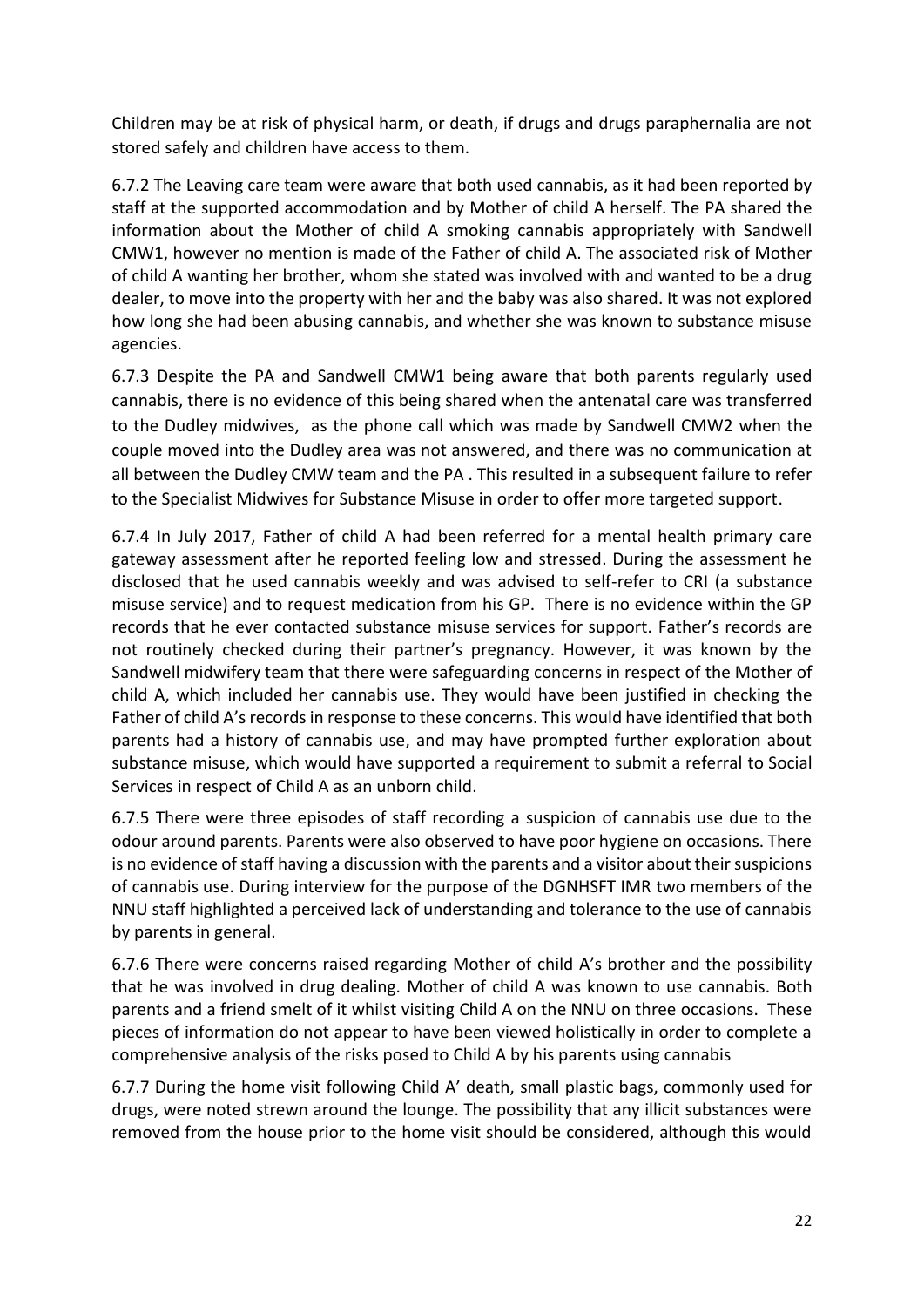be supposition. Following the death of Child A, Father of child A reported that he had used cannabis two days prior to his death<sup>22</sup> and prior to his discharge home.

6.7.8 Mother of child A had been referred to CAMHS in April 2014 due to issues of self-harm. Both parents had therefore experienced a mental health concern. These seemed to have been managed in isolation and did not appear to have been acknowledged during the antenatal period in order to analyse risk and offer any appropriate support.

## **6.8 How effective was the safeguarding supervision**

6.8.1 Following a previous  $SCR^{23}$ , it was identified that DGNHSFT community midwives were not receiving safeguarding supervision. They are now receiving formal supervision every three months, with any immediate concerns being escalated in the interim. It does not appear that any concerns were escalated in the three-month period between Mother of child A commencing her antenatal care and the death of Child A. However, it should be noted that the focus was correctly on Mother of child A's health and that of her unborn child initially.

6.8.2 The SCT IMR has identified that there is no recording of management direction or oversight by the previous Leaving Care Team Manager from the point the pregnancy became known (November 2018) until Child A died. The PA advised that she relied on her Team Manager to provide guidance at the time, but there is no reference to process or procedure within the Team Manager's recordings of how this was provided.

6.8.3 SCT became aware of Mother of child A's pregnancy on 30th November 2018. Between this date and Child A's death on 23<sup>rd</sup> June 2019, there was a consistent PA allocated to Mother of child A but the Team Manager was absent from work from February 2019 until just prior to the death of Child A. The SCT IMR has identified that there were several complex and highprofile cases in the Leaving Care Service during the scoping period which created additional pressure. Despite this, the current Team Manager has supported the allocated PA and had regular oversight of the case notes in the absence of the previous Team Manager. The PA stated that she had raised concerns with her previous Team Manager. Although the PA and current Team Manager could not identify how circumstances within the service had impacted specifically on this case, they both highlighted the difficult circumstances in which they were working. Both were open to reflection on how they could have done things differently and learning for the service moving forward.

6.8.4 SWBNHST community midwives are receiving formal supervision every three months, with any immediate concerns being escalated in the interim. It does not appear that any concerns were escalated in the two-month period between the Mother of child A commencing her antenatal care and her care being transferred to Dudley. Consideration should have been given to seeking supervision in light of the looked after status and the concerns in respect of cannabis misuse.

<sup>22</sup> Information obtained from the Police

 $23$  Child L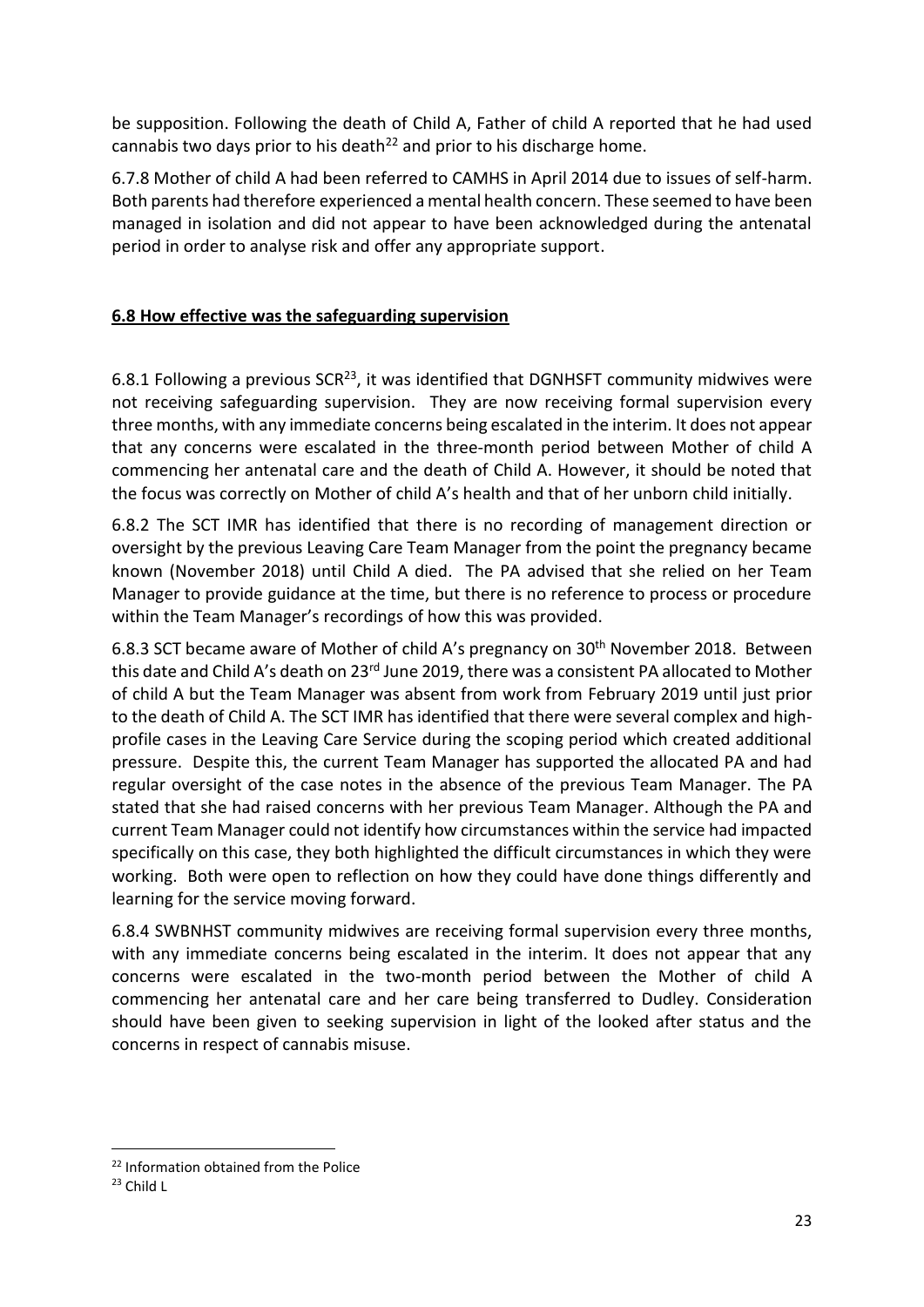## **6.9 Training**

6.9.1 The IMRs provided have not identified that any members of staff had not received the training considered as relevant to their roles.

6.9.2 All Sandwell and Dudley midwives are required to attend level 3 safeguarding training every 3 years. They are also encouraged to book and attend training with both Sandwell and Birmingham Children's trusts. Midwives can also access the named midwives within the safeguarding children team for advice and support regarding any identified safeguarding concerns. The SWBNHST has a Safeguarding Children and Domestic abuse policy which are accessible to all staff via the trust intranet and access to the policy is reinforced at every level 3 training session.

6.9.3 The DGNHSFT IMR has identified that there is a lack of awareness of the impact cannabis abuse can have on the parenting ability of parents.

# 7. Conclusions

## **7.1 Support provided to Mother of child A as a Care Leaver.**

Mother of child A did receive consistent support from the Care Leavers Team. There appears to be a positive relationship with her PA. There is also evidence of challenge in respect of her behaviour and cannabis use. However, she was inappropriately supported in moving to independent accommodation in February 2019. There should have been more emphasis on the negative issues which were evident. There was insufficient consideration given to how she would manage living independently, with the additional responsibility of living with Father of child A and her unborn child. The focus of the support is on the adult, with a lack of consideration for the unborn child.

## **7.2 Support provided to enable Mother of child A and Father of child A to be parents to Child A**

Due to the combination of risk factors identified, a pre-birth assessment should have been completed in respect of Child A, and a referral made by SCT, SWBNHST and DGNHSFT. The West Midlands Regional and Sandwell Children's Safeguarding Partnership Child Protection Procedures require a pre-birth assessment to be completed in respect of all Unborn Children who meet the threshold criteria for intervention by Children's Social Care<sup>24</sup>. This would have

 $24$  Where agencies or individuals anticipate that prospective parents may need support services to care for their baby or that the unborn child may have suffered, or be likely to suffer, [significant harm,](https://westmidlands.procedures.org.uk/page/glossary?term=Significant+harm&g=3YjN#gl1) a referral to local authority children's social care must be made **as soon as concerns are identified.** 

A referral should be made at the earliest opportunity in order to:

<sup>•</sup> provide sufficient time to make adequate plans for the baby's protection

<sup>•</sup> provide sufficient time for a full and informed assessment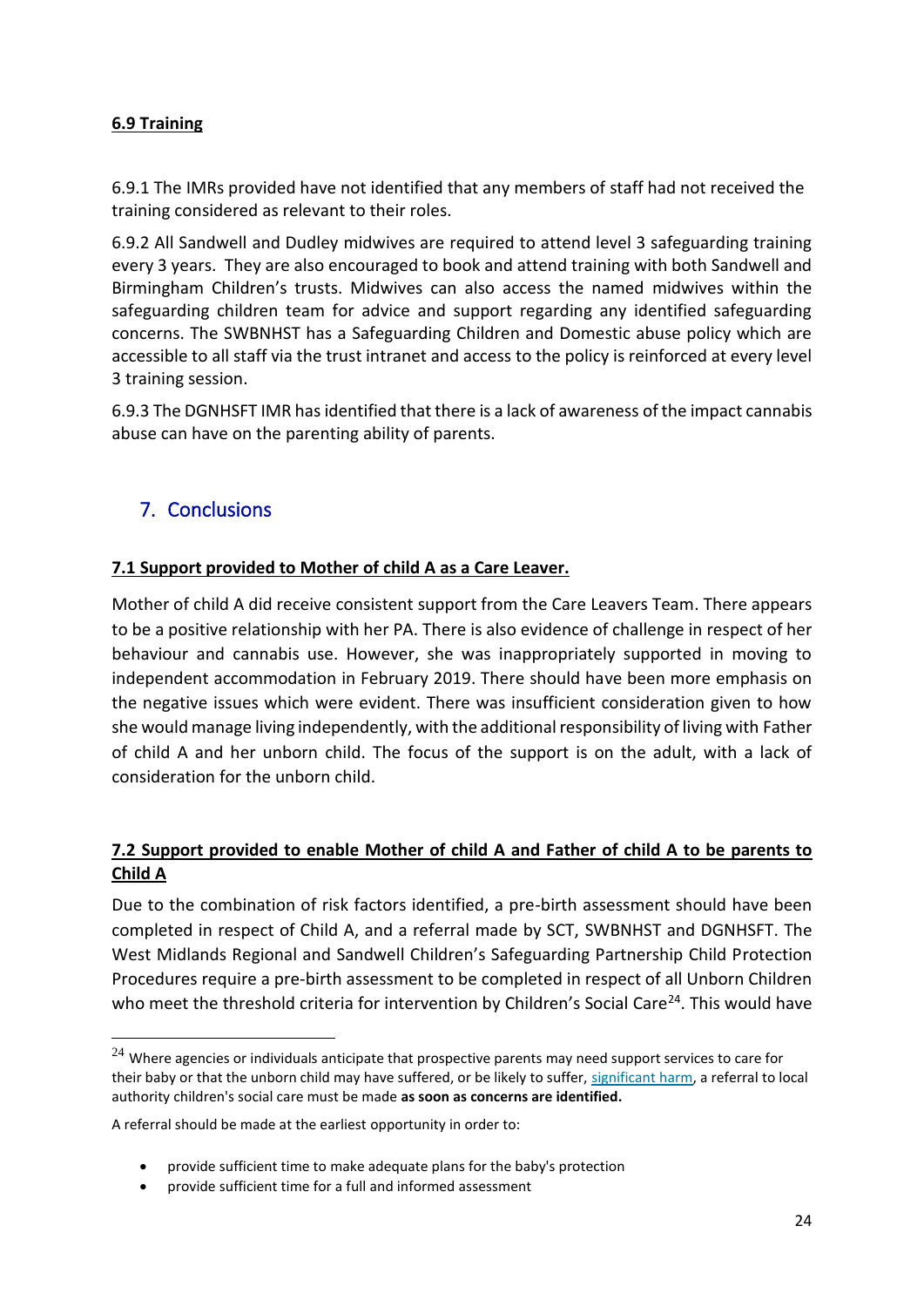identified what support was required by the parents in relation to independence and parenting. Mother of child A also should have been referred to the Best Start Programme for Vulnerable Women. Whilst there were positives identified in the parents' ability to care for Child A whilst he was on the NNU, there were also concerns. There was sufficient concern in respect of the parenting abilities to justify a referral to DCSC by the NNU.

## **7.3 Consideration of the role of Father of child A**

There is no evidence within the SCT IMR that consideration was given to whether Father of child A was an appropriate person for Mother of child A to live and raise a child with. This demonstrates a lack of professional curiosity around household members and the dynamic within the family. An NSPCC review of Serious Case Reviews (2015)<sup>25</sup> found that men play an important role in children's lives and have a great influence on the children they are involved with or care for. Despite this, they can be ignored by professionals who sometimes focus almost exclusively on the quality of care children receive from their mothers and female carers.

## **7.4 Information sharing**

There is evidence of good communication when the pregnancy was first recorded. However, when the Mother of child A moved from Sandwell Borough to live in Dudley Borough, and her antenatal care transferred from SWBNHSH to DGNHSFT, the communication between the two trusts did not take place and there is no process in place to ensure that it does.

A referral was made by SCT to DCSC, however the referral was not received as it was sent to an unmonitored e mail account and not followed up as per the West Midlands Safeguarding Procedures<sup>26</sup>.

 $^{26}$  Within the West Midlands, there are nine local areas that collaborate with regards to child safeguarding procedures. With the introduction of *Working Together to Safeguard Children 2018*, each local area's multiagency safeguarding arrangements are led by the statutory safeguarding partners/organisations: local authorities, clinical commissioning groups and the police.

These child protection and safeguarding procedures are for nine participating areas and are effective from  $31<sup>st</sup>$ March 2017.

<sup>•</sup> avoid initial approaches to parents in the last stages of pregnancy, at what is already an emotionally charged time

<sup>•</sup> enable parents to have more time to contribute their own ideas and solutions to concerns and increase the likelihood of a positive outcome for the baby

<sup>•</sup> enable the early provision of support services so as to facilitate optimum home circumstances prior to the birth.

<sup>25</sup> https://learning.nspcc.org.uk/research-resources/learning-from-case-reviews/hidden-men/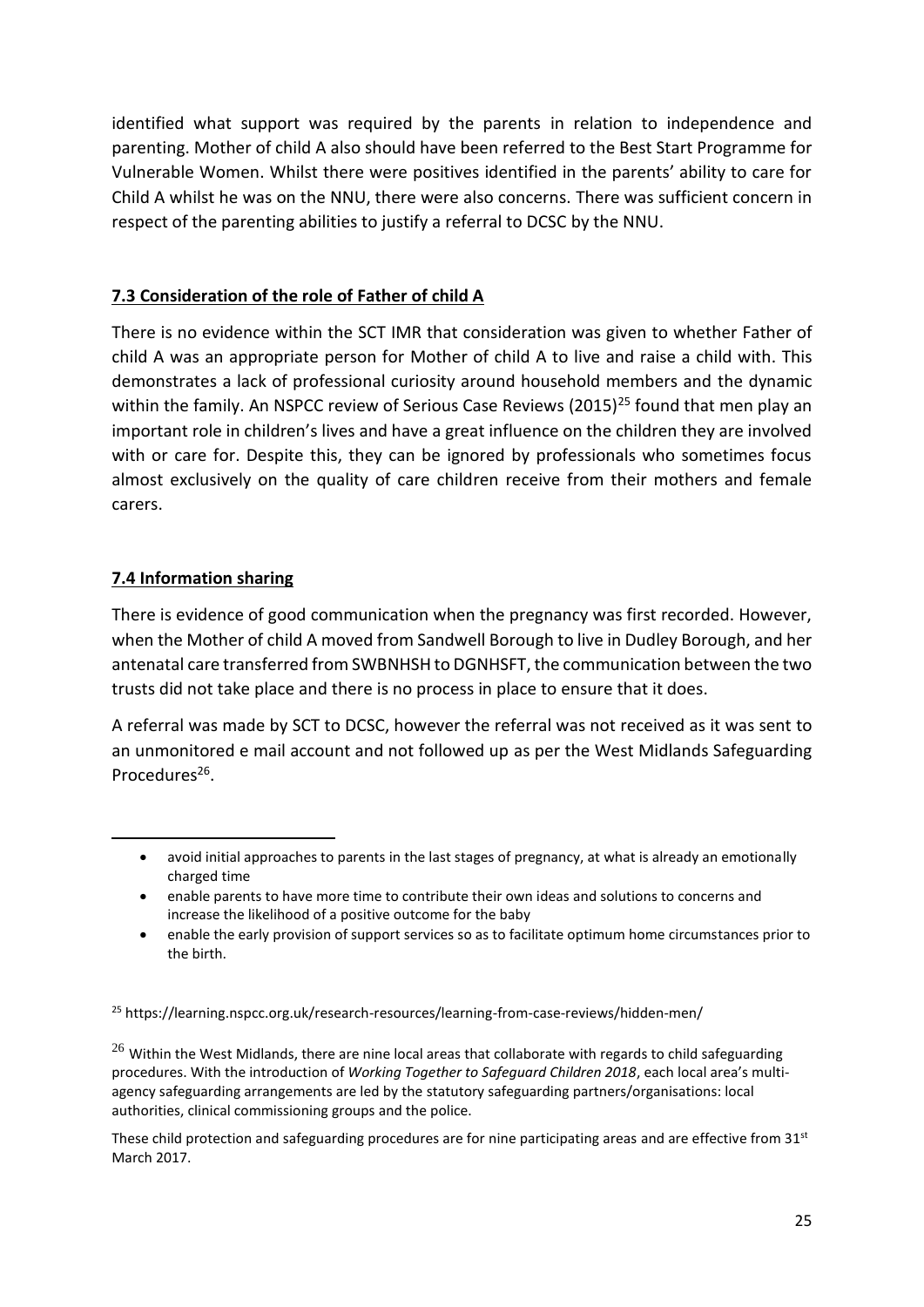## **7.5 Co – sleeping advice**

The risks of co-sleeping were explained to both parents, however the facts that Child A was born prematurely and the parents were not referred to the parenting programmes available, meant that opportunities to emphasise the risks were missed. However, the parents of child A did not take him to bed with them and his father took him downstairs when he would not settle. When delivering safe sleep advice parents are advised to place the baby in their cot or Moses basket. The alternatives for when a child is distressed and a parent very tired are not identified, but the dangers of being extremely tired and then falling asleep whilst holding a baby and sitting in a chair or on a settee are highlighted in the co-sleeping information.

## **7.6 Substance abuse**

It was known that both parents were cannabis users. The parents should have been challenged in respect of the evidence that they were using cannabis and they should have been offered Early Help, with consideration being given to a referral to MASH if they declined. The information known about the parent's substance misuse should have also prompted referrals for specialist antenatal care.

## **7.7 Home conditions**

There were opportunities for professionals to have visited the family home prior to the discharge of Child A, which may have identified that they were likely to need more support. The home was not assessed utilising the Graded Care Profile 2 (GCP2). Currently there is an antenatal home visit conducted by health visiting services in the second trimester of pregnancy. There is no procedure for antenatal midwifery services to conduct a home visit in place at present. Some visits may take place on an adhoc basis. It would be good practice for midwifery services to perform a routine antenatal home visit. Parents may be more at ease in their own environment as opposed to a clinical surrounding, and will be more likely to engage and disclose to a midwife when there is engagement for a length of time. Professionals are able to assess home conditions and ensure preparations are made for the new born. Any concerns could be raised and discussed with the health visitors, who do conduct an antenatal home visit. Monthly meetings take place between the health visiting team and the midwifery team and consideration could be given to conducting a joint visit in certain cases.

Sub-optimal home conditions have been a theme in other cases reviewed in Dudley<sup>27</sup>. One of the recommendations from a previous review was that the use of the GCP2 was promoted when concerns are raised regarding home conditions/potential neglect. This has now been incorporated into the unborn safeguarding pathway, and DGNHSFT will be trialling the use of a GCP2 A, which is specifically designed for use by midwifery professionals, and focuses on the suitability of the home conditions for new born babies.

 $27$  SCR child L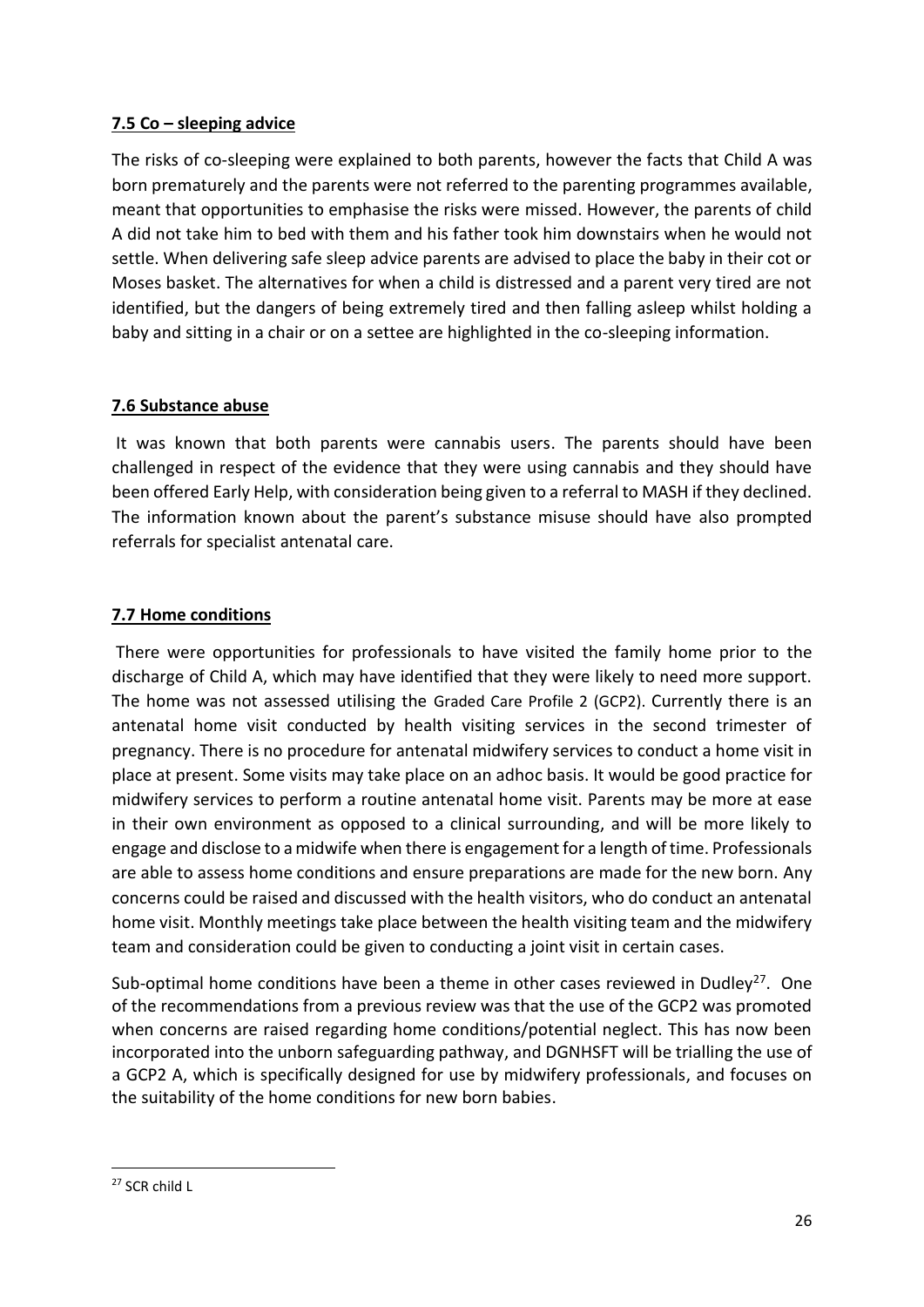## **7.8 Holistic picture**

There seems to be a theme of each concern being viewed in isolation. Throughout agencies involvement with the family a number of concerns were considered. However, there is no evidence of a holistic approach being taken to consider the circumstances of the family and how the parents would be able to care for and safeguard child A.

#### **7.9 Diversity and Inclusion**

The review found no issues around race, gender, culture, religious identity or disability of the children and family within the records.

## 8. Recommendations

#### **8.1 Recommendations – Single Agency**

Each agency has identified single agency recommendations following completion of single agency incident management reports.

#### **8.2 Recommendations – Multi Agency**

## **1. Formal transfer process for midwifery care between trusts**

DSPP and SSPPB should ensure that there is a formal process to transfer care between midwifery services across the Black Country when pregnant women cross boundaries during pregnancy.

#### **2. Formal transfer process between CSC and Health**

DSPP and SSPPB should ensure that there is a formal process to share information between Children's Social Care across the Black Country when families cross boundaries.

## **3. Training – review impact of cannabis use on parenting ability**

DSPP should ensure that training of professionals includes the impact which cannabis use can have on parents and their ability to care for their children

## **4. Co sleeping**

DSPP should examine the information and any recommendations following the review currently being undertaken by the national panel for child safeguarding.

#### **5. Home conditions**

DSPP and SSPPB should promote the feasibility of BCPNHSFT, DGNHSFT and SWBNHST conducting the antenatal and postnatal visits jointly, especially in cases where